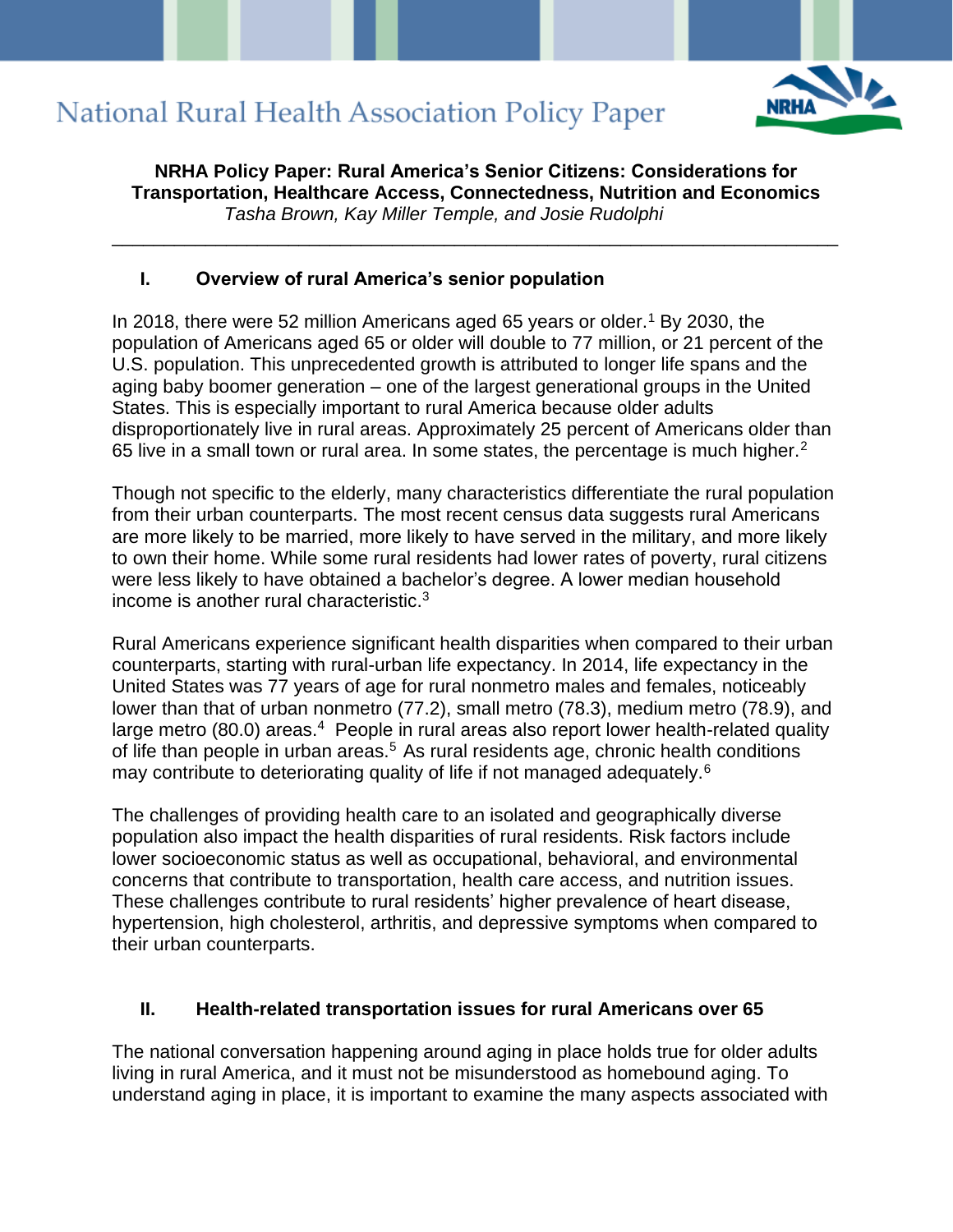

the mobility of older rural adults. Nearly 11 million rural residents age 65 and older must be able to leave their residences in order to access health care and other related services and activities geared to their overall well-being.

#### *Rural senior drivers*

Addressing the transportation problems of rural adults starts with a current assessment of those who are driving and their personal vehicle ownership. The Upper Great Plains Transportation Institute (UGPTI) reviewed the 2009 National Household Travel Survey and found that for rural residents age 65 and older, nearly 93 percent of males and 82 percent of females still drive. For rural residents 85 and older, 63 and 40 percent of men and women, respectively, were still driving.<sup>7</sup>

Another data element that might impact the travel needs of older adults is overall vehicle ownership in rural areas. Using data from the 2015 American Community Survey, UGPTI found that about 25 percent of rural households have at least one vehicle and 12 percent have no vehicles.<sup>7</sup>

#### *Impact of aging*

In 2012, another analysis by UGPTI noted an additional reality for older rural adults: With age, an increasing percentage of seniors develop health conditions that make travel difficult. The UGPTI study indicated that travel difficulties existed for 20 percent of those age 65 to 74; for those age 75 to 84, nearly 30 percent; and 50 percent for those over age 85.<sup>8</sup>

Additionally, a substantial amount of literature suggested that seniors continue to drive even when it is no longer safe. This leads to another health concern not only for seniors but in terms of overall public safety. Emory University researchers using the Centers for Disease Control and Prevention's injury statistics database found "daily rates of elderly crash-related deaths and injuries are 19 and 712 respectively."<sup>9</sup>

This data leads to another consideration for rural seniors' transportation needs that intersects with the needs of rural citizens with certain types of physical limitations: Acknowledging how quickly those who are independent today will age and become dependent on others, transportation solutions should follow the principles of "universal design" since older adults and younger people with disabilities often require similar accommodations.<sup>10</sup>

#### *Other needs*

Trip type is another important consideration when examining the health-related transportation issues of older rural Americans, such as where they go and how far they have to go to access services impacting health and well-being. The UGPTI analysis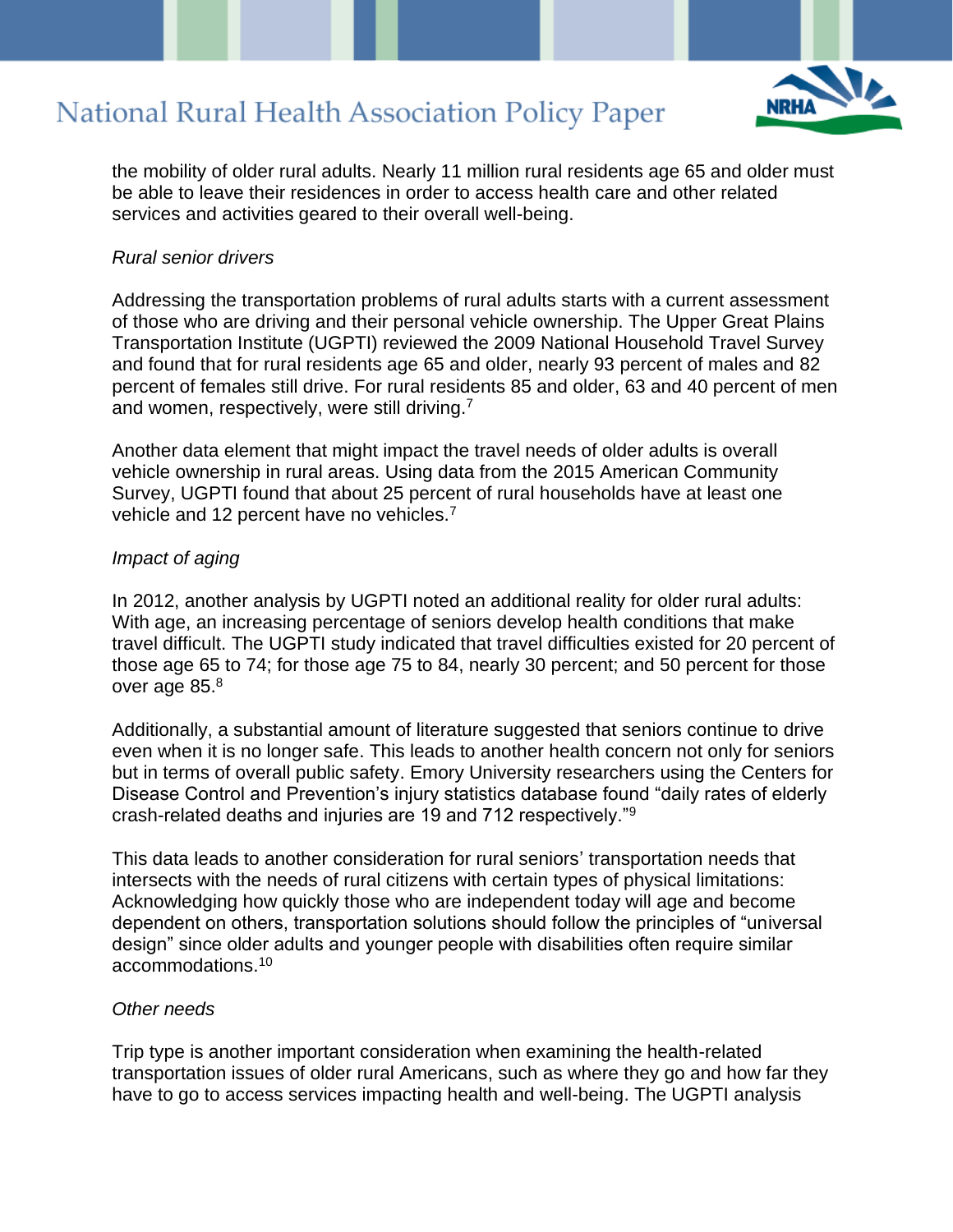

demonstrated that nearly 40 percent of rural seniors' personal driving trips were for shopping and errands (entertainment trips excluded) and seven percent were to conduct family and personal business. Further examination of trip types revealed that medical/dental appointments — along with travel for meals — accounted for nearly 20 percent of trips, (7 percent and 13 percent respectively).<sup>8</sup>

Data also shows that transportation challenges impact missed health care appointments. In 2017, Health Outreach Partners surveyed 23 states. Specifically reporting on missed health care appointments, a data element important when examining health outcomes related to delays in seeking/receiving care, the survey found that compared to 35 percent of urban health centers, only 13 percent of rural health centers viewed missed appointments as a serious problem.<sup>11</sup>

The survey also reviewed whether transportation was a serious barrier to health care, finding that "suburban health centers were more likely than urban or rural health centers to indicate missed appointments as a serious problem (52 percent compared to 39 percent and 45 percent, respectively)."

However, the researchers emphasized that a practical lens must be used when reviewing this data since a suburban health center's catchment area often serves a predominantly rural population. Therefore, suburban results could indicate a significant transportation barrier for the rural-based patients.

#### *Public transportation options*

What about rural public transportation options? Might older rural adults who are unable to drive utilize public transportation (if they are physically able)? Often rural public transportation is not an option. From the 2017 UGPTI report, two important data points were noted: Only about 25 percent of personal banking sites, grocery stores, and health care services are accessible on rural public transportation routes. Secondly, though 82 percent of rural counties have some level public transportation, this data grossly overestimates actual service since it seldom reflects areas within a county that are completely without public transportation, let alone needed services. County subdivision data is equally problematic since western states have large subdivisions that may not have transportation options.<sup>7</sup>

#### *Volunteer-based transportation*

Despite a culture of rural connectedness where often neighbor looks after neighbor, volunteer-based transportation options are not robust in rural areas. The National Aging and Disability Transfer Center polled all users and found only 8 percent of older adults and 27 percent of riders with disabilities used volunteer transportation, which was surprising since "volunteer transportation programs are often created to meet the transportation needs of these populations."12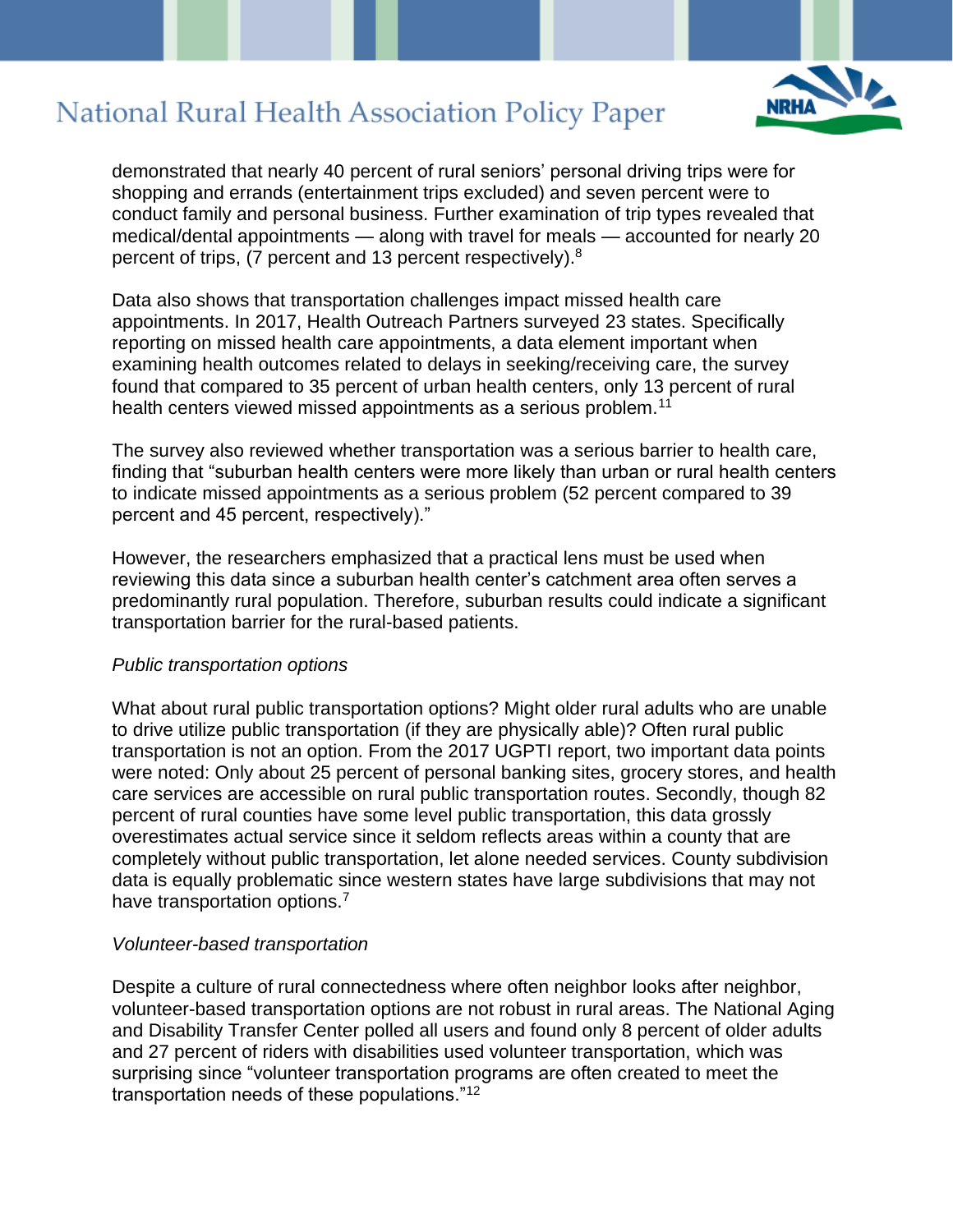

Another 2017 survey of key informants from 50 states published by the University of Minnesota Rural Health Research Center provides a rural explanation: "Rural populations value stoicism, personal pride, and independence" and will "refuse to ask for assistance and continue to drive, even if their health may make doing so unsafe."<sup>13</sup>

#### *Awareness*

About 20 percent of key informants in the Minnesota nationwide survey mentioned the difficulty of getting the word out on available transportation. If no newspaper, radio, or television was available, there was difficulty raising awareness of transportation options. Even if the transportation option has online sign-up, many rural areas have no internet. For those that do, rural seniors often cannot afford the necessary home connection. The key informants further emphasized that the state of current rural internet broadband access — a key to both modern living and communication expectations — is not adequate for implementation of the numerous health care solutions that could address current service gaps.<sup>13</sup>

#### *Geography/topography impacts*

Rural America's long stretches of remote or frontier landscapes and routes over and around mountains and bodies of water paired with severe and extreme weather all impact potential solutions for transportation. Infrastructure issues also abound. According to the U.S. Department of Transportation TIFIA Rural Project Initiative, "roughly 40 percent of county roads are inadequate for current travel and 38,000 rural bridges longer than 20 feet are structurally deficient."<sup>14</sup> The Minnesota survey states that "transportation infrastructure was the most frequently cited challenge mentioned among the key informants," including concerns about roads.<sup>13</sup>

#### *Financial support*

According to the 2017 National Center for Mobility Management report, in some rural areas, public funding supports senior transportation provided by nonprofit human services agencies, such as the Council on Aging or an Area Agency on Aging organization.<sup>15</sup> Funding can also come from Title III-B of the Older Americans Act and Section 5310 Transportation for Elderly Persons and Persons with Disabilities Program. The UGPTI report provides some data on transit providers who receive section 5311 Non-Urbanized Area Formula Program funding. Their services are categorized as fixedroute, demand-response, commuter bus, van pool, ferry, and other. Again, this data does not reflect those rural senior citizens who *are not* being reached. Rural boots-onthe-ground stakeholders expressed concern because rural transportation requires all levels of funding.<sup>7</sup> Again, the Minnesota report provides insight around those stakeholders' concerns centered in funding levels: Nearly 30 percent of informants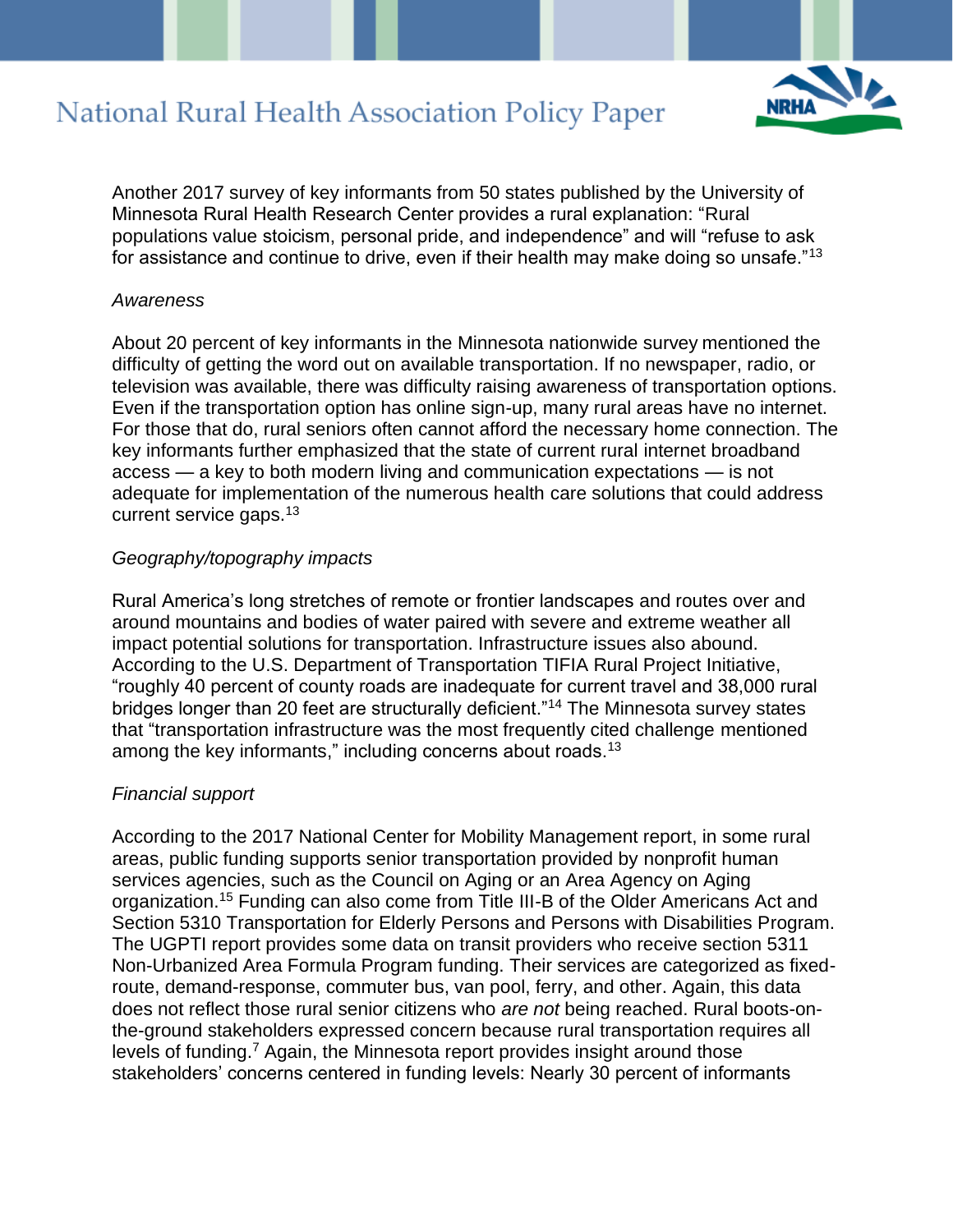

expressed concern regarding past or future state and federal transportation budget  $cuts.<sup>13</sup>$ 

The National Advisory Committee On Rural Health and Human Services also reviewed rural transportation issues. In the committee's 2017 policy brief, the group acknowledged HHS' limitation in regards to addressing transportation support. However, the committee also acknowledged the value of HHS support for existing transportation assistance programs such as the well-proven Medicaid and Community Health Center transportation programs. However, the members still recommended that HHS must include additional options that specifically accommodate the impact of transportation on rural America's health.<sup>16</sup>

#### *Philanthropy's role*

Philanthropy organizations that play a stakeholder role in rural health-related transportation issues have additional recommendations. In a comprehensive 2018 report sponsored by CITRIS, the Banatao Institute, and Grantmakers in Aging, rural mobility challenges were described as having the "classic conditions" for philanthropic investment: public policy challenge paired with a "tremendous human need."<sup>17</sup>

The authors elevated their position by emphasizing the link between transportation solutions and technology: Equitable access for rural populations is a basic right and rural populations need equitable access to technology. Their report points out the "abundance of scarcity" in rural areas — especially with respect to financial and technical resources that might support scalable technology implementation and adoption in rural areas. In order to build community resilience, transportation options will need to be diverse and sustainable. The report also suggests that transportation solutions for rural older adults start with changing the discussion from transportation for health needs to viewing transportation as a social determinant of rural health and community vitality.

In its 12-point conclusion, the report suggests that transportation is not a singular problem with a singular solution. The authors also acknowledge that transportation is expensive and unlikely to ever be provided as a free service. These concepts are further tempered by the suggestion that "social entrepreneurship is a potential innovation model to effectively address the transportation needs of older adults while also providing economic and social benefits for rural communities."

#### **III. Aging in rural America: Challenges accessing health care**

From a clinical perspective, health care access for rural older adults — or any person translates into five appointment types: timely outpatient primary care appointments for acute conditions; preventive care; follow-up appointments to assess the stability of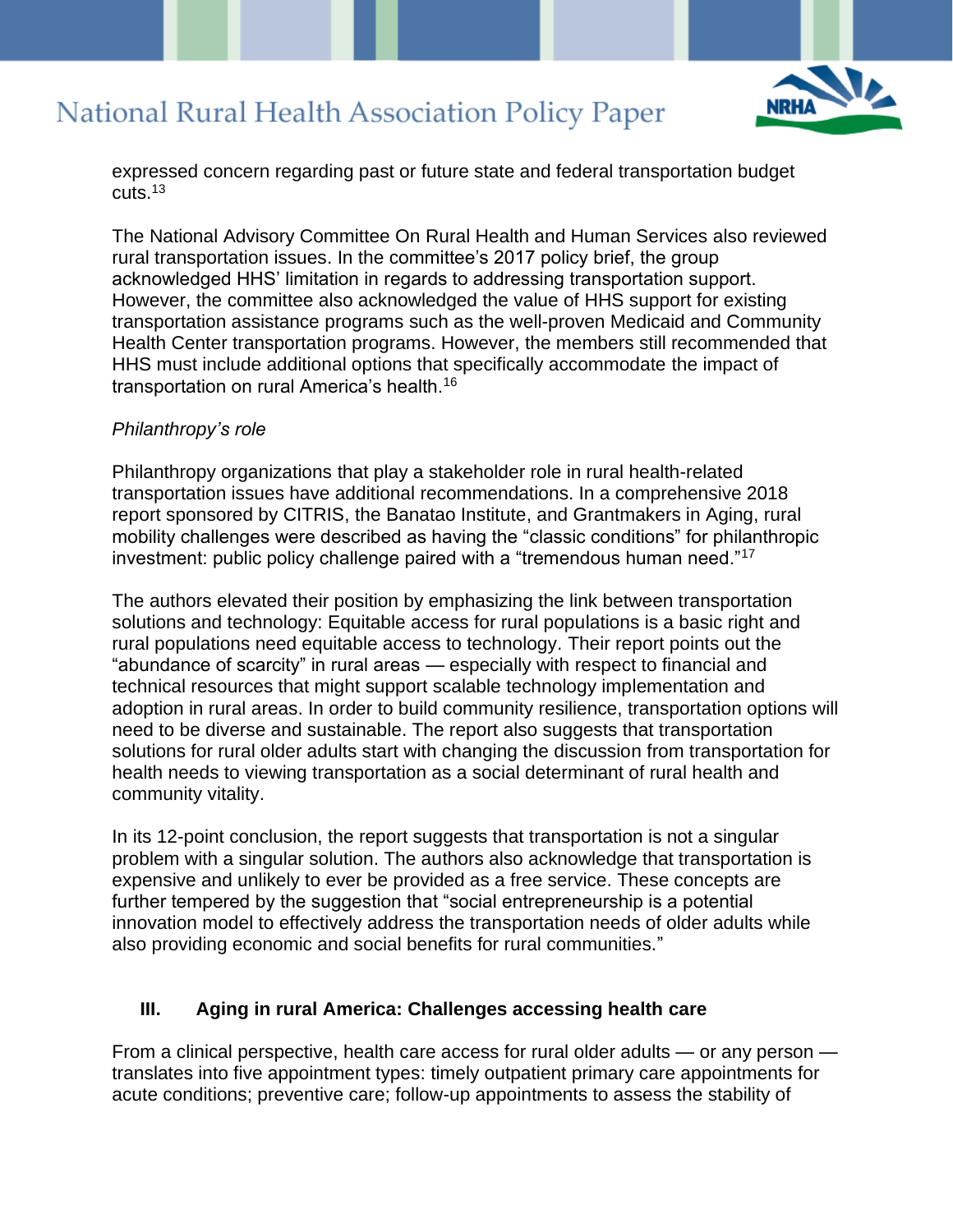

chronic conditions; coordination of care when a problem requires specialty care; and timely access to inpatient services with care coordination at the time of discharge.

According to the Office of Disease Prevention and Health Promotion (ODPHP), access to health care "impacts one's overall physical, social, and mental health status and quality of life."<sup>18</sup> Innumerable academic studies and gray literature reports over the past decade have highlighted the consequences associated with health care barriers. These barriers include — but are not limited to — increased morbidity and mortality rates, increased costs for government and commercial insurance payers, and substantial personal financial burdens.

To specifically examine rural access issues for seniors, access must be defined and measured. The ODPHP describes access as "the timely use of personal health services to achieve the best health outcomes," which includes three steps: gaining entry by ability to pay, accessing the location of health services for acute and chronic care, and developing a relationship with a health care provider.<sup>18</sup>

#### *Step one: Ability to pay*

Regarding step one – access by ability to pay – older Americans usually have Medicare as a payer source. Though Medicare enrollment can include patients under 65 years of age, the majority are over 65, a factor that results in Medicare data being used as surrogate to assess the health-related issues of the nation's seniors 65 years and older.

However, some beneficiaries may have dual eligibility for Medicaid depending on specific circumstances, such as personal income and disabling conditions. For example, a 2014 South Carolina Rural Health Research Center brief looked at a small sample of 2009 beneficiaries for information on dual eligibility. The researchers found that nearly 18 percent of rural beneficiaries were eligible for both Medicare and Medicaid compared to 16 percent in urban areas. Examining the data further, the researchers also noted a difference when considering minority status: In remote rural counties, more than 48 percent of African Americans had dual eligibility.<sup>19</sup>

In addition to Medicare/Medicaid beneficiary data, health care access for rural beneficiaries enrolled in Medicare Advantage (MA) plans can provide access data. Under private management, these plans are designed to offer high-quality care at a lower cost. Because rural populations typically involve fewer beneficiaries than urban areas — and these beneficiaries are considered to be "older, sicker, and poorer" concerns have been raised that because insurers might have more difficulty spreading risk in rural areas, these lower-cost MA plans may not be offered equally to rural beneficiaries. Using data from the 2012-2013 Medicare Current Beneficiary Survey, researchers at RUPRI Center for Rural Health Policy Analysis examined these issues. Outlining their findings in a 2019 report, the researchers discovered that while rurality did impact beneficiary *participation*, there was no evidence that plans were not offered.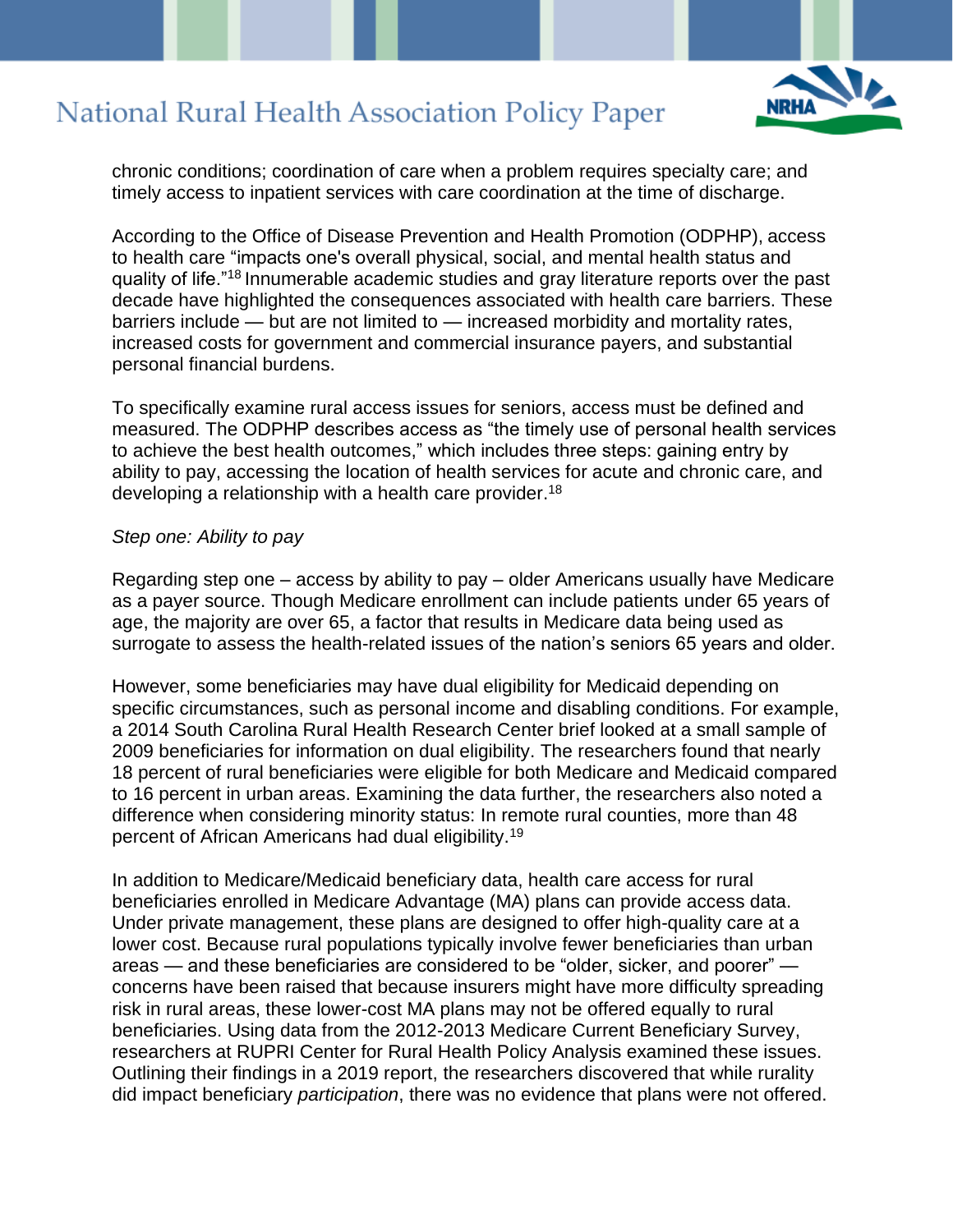

However, the researchers did note one disparity: Urban enrollees "are less likely to pay an additional premium (beyond Medicare Part B) to obtain MA coverage: 42 percent report doing so in urban places, while 54 percent do so in rural places."<sup>20</sup>

#### *Step two: Service location*

The ODPHP's second step in accessing health care focuses on the location of services. To start, rural hospital closures have had high impact in this arena. In addition to the economic impact those closures have on the communities where rural seniors reside, a 2019 Association of State and Territorial Health Officials Experts blog identified additional health impacts: At the time the comments were posted, 64 percent of the 113 hospitals that had closed since 2010 were considered essential to their communities because of a trauma center designation, its service to vulnerable populations, and distance from other hospitals.<sup>21</sup> Research released in 2019 by University of Kentucky's Rural & Underserved Health Research Center addresses the latter issue of distance: Hospital closures add an additional quarter hour travel time for rural seniors 64 years and older. This time interval has doubled with additional hospital closures.<sup>22</sup> The time interval also does not include patient unloading time at a destination, which is often a busy urban center that creates an even longer interval before appropriate assessment and active treatment can begin.

Outside of hospital closure information, gaps exist in understanding the specific location of health care services for rural seniors. Researchers at the North Carolina Rural Health Research Program provided a general estimate of how many rural Americans were in areas where care is *absent*. Using the Federal Office of Rural Health Policy's rural definition and 2017 population data, researchers found that "across the country, there are more than 17 million people who live in rural counties without a rural health clinic (RHC), more than 15 million in rural counties without a federally qualified health center (FQHC), and nearly 4.5 million in rural counties without an acute care hospital."<sup>23</sup> The absence of these major organizations, long seen as crucial components of rural health's "safety net,"<sup>24</sup> raises even more concern because nearly 700,000 rural Americans have *none* of these three health care providers: no RHC, no FQHC, and no hospital. Over one-third of these Americans are located in the South Atlantic census division.<sup>23</sup>

According to a recent study from the University of Minnesota's Rural Health Research Center, despite national surveys measuring access to health care by looking at the usual seven domains (care source, technology options, preventive services, insured status, delays/declined care, financial and transportation barriers), no single survey includes publicly available *geographical* measures, "let alone variation between rural residents." In order to inform policy, additional survey resources are needed to better understand how rural residents — especially rural older adults — access health care.<sup>25</sup> These data gaps have prompted the Health Resources and Services Administration to review the issue with a referral for information on measuring access to health care in rural communities. Public comments closed Oct. 9, 2019. Of four questions, one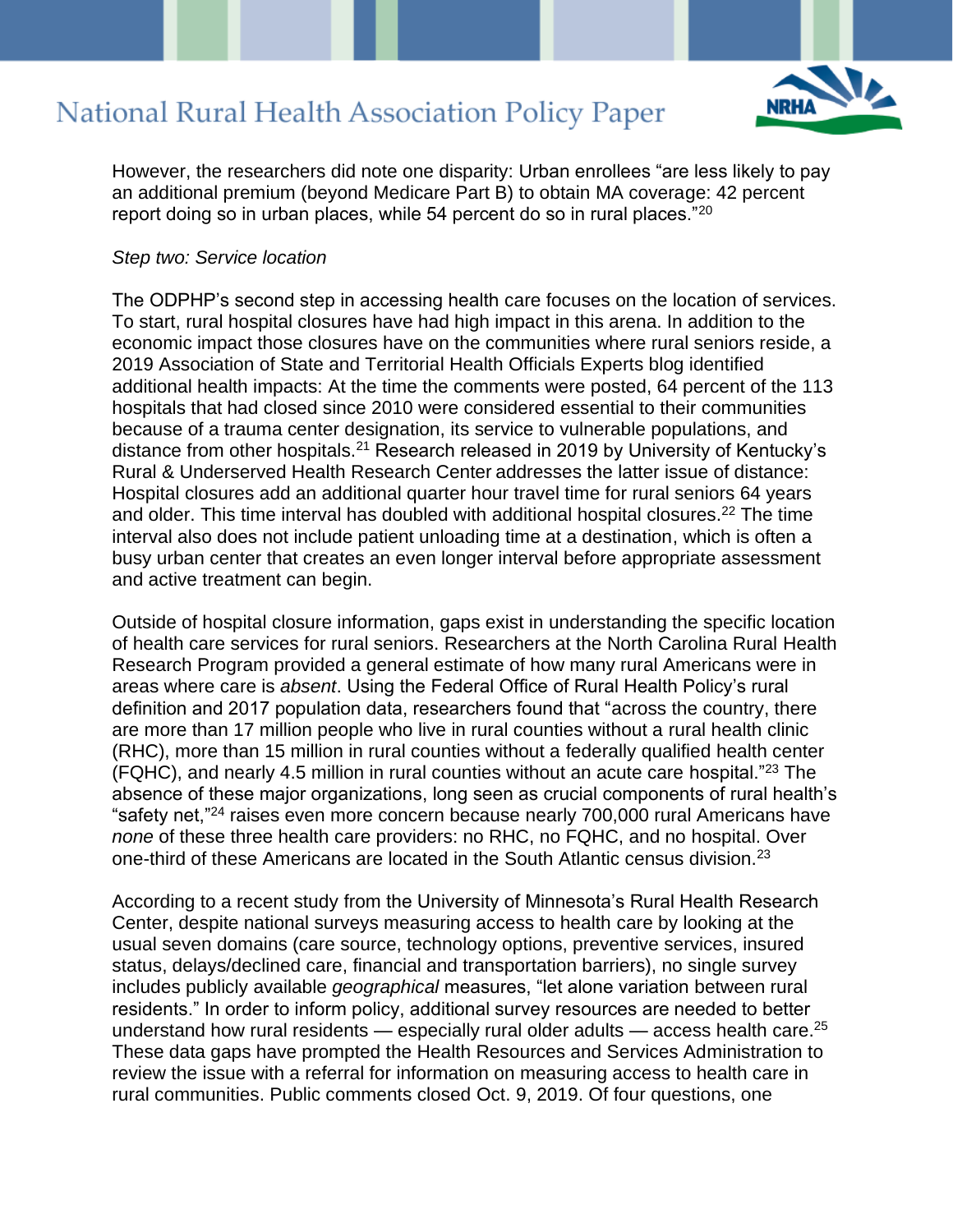

specifically asks, "What other factors are important to consider when identifying core health services in different rural communities, such as current and projected population size, *distance to the nearest source of care*, availability of telehealth, and sustainability of services?"<sup>26</sup>

#### *Step three: Patient-provider relationships*

A definition for the patient-provider relationship is not easily located. However, in 2001, the Institute of Medicine defined patient-centered care and suggested that this relationship might be based on care that is respectful of and responsive to individual patient preferences, needs, and values, ensuring that patient values guide all clinical decisions.<sup>27</sup> To have a relationship there needs to be a medical provider in the first place – often the first obstacle in rural America. However, according to 2018 United Health Foundation's Senior Report, about 94 percent of rural seniors indicate they have one or more individuals they consider their health care provider, compared to almost 96 percent of urban seniors.<sup>28</sup>

Further considering the patient-provider relationship, a surrogate marker for its strength might be rural seniors' patient satisfaction data. This data can be found in the Centers for Medicare and Medicaid Services' mandatory Hospital Consumer Assessment of Healthcare Providers and Systems survey. These survey results are publicly available and reflect responses from patients of all ages, not just older patients.<sup>29</sup> A similar report analyzing the 2017 results from 1,100 CAHs was produced by the Flex Monitoring Team at the University of Minnesota. Published in January 2019, this report included performance data on the 10 publicly reported measures. The researchers cautioned interpretation because of small numbers of returned surveys, which might have been impacted by patients who were excluded due to discharge to swing-beds, nursing homes, or hospice care. Despite this, with only three exceptions, the survey found that more than 80 percent of rural nurses and doctors in 45 states were reported as *always*  communicating well.<sup>30</sup>

The patient experience measure may also provide information about the quality of a provider-patient relationship. According to the CMS, patient experience — in contrast to patient satisfaction — not only includes communication with doctors but also discussions around medication instructions, care coordination issues, or aspects of clinical care unrelated to an organization's amenities. Patient experience can be measured by Consumer Assessment of Healthcare Providers & Systems (CAHPS).<sup>31</sup> The 2017 Agency for Healthcare Research and Quality's CAHPS report includes rural results, though respondent age was not a data point. The total number of respondents from micropolitan, small, and isolated areas were small – just over 6,000 compared to the total of nearly 370,000 respondents. Provider communication, provider rating, care coordination, and office staff interactions all ranked about equal to or even slightly higher than urban providers.<sup>32</sup> Patient satisfaction and experience ratings are not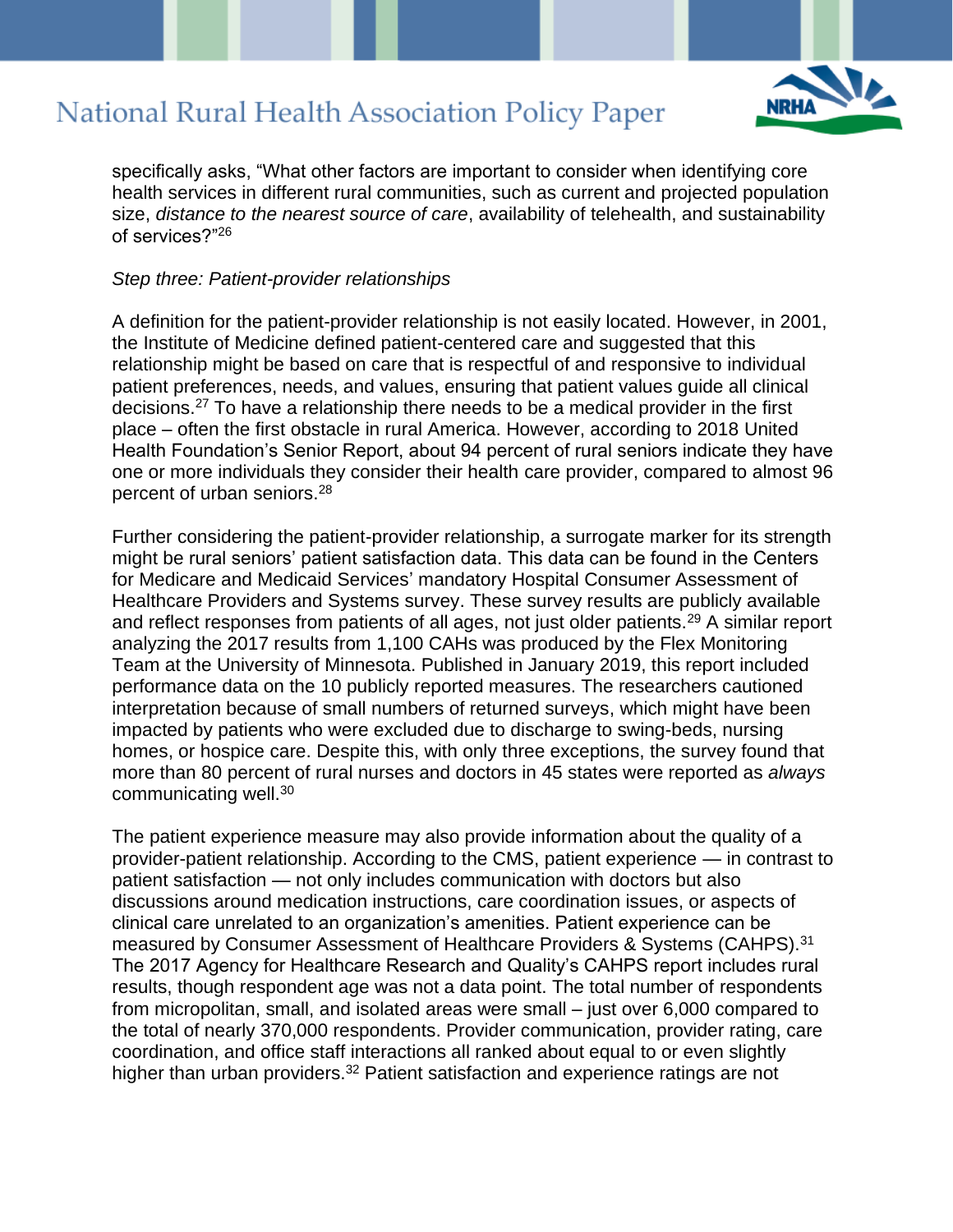

publicly available for FQHCs or RHCs unless those organizations are part of Accountable Care Organization's reporting infrastructure.

Another important consideration for rural seniors is access to specialty care providers, which is as much a struggle for rural areas as finding enough primary care providers. Again, using MA information, RUPRI researchers reviewed data around specialty care access. Noting in this data base that chronic medical conditions seemed equally present in MA urban and rural beneficiaries, almost 25 percent of urban enrollees perceived specialty referral appointment wait times as being too long, versus the rural enrollee result of about 3 percent.<sup>20</sup>

#### *Minority seniors*

In November 2018, CMS released a report that highlighted rural-urban health care access and experiences along with specifics about the actual quality of clinical care received, such as cancer screening, chronic obstructive pulmonary disease testing, influenza vaccination, and management of chronic conditions like blood pressure and diabetes. Several executive committee conclusions highlighted rural issues: In the categories of getting needed care and appointments quickly, Hispanic and white rural Americans fared equal to or better than urban counterparts, while black rural MA enrollees had experiences much worse than their urban counterparts.<sup>33</sup>

#### *Telehealth's impact*

In any health care access discussion for any rural age group, telehealth must be addressed. For rural older adults with physical and geographic mobility issues, telehealth meets the goal of care to be "anytime, anywhere." A 2018 AARP Public Policy Institute report listed examples of telehealth interventions, such as those for chronic disease monitoring and management and mental and behavioral health care access, in addition to examples outlining caregiver support benefits.<sup>34</sup> Not to be overlooked is videoconferencing that gives rural providers clinical support: Telestroke, teleICU, teleER, teleophthalmology, teledermatology, and many additional specialty consultations are available to rural providers caring for rural seniors.

Other telemedicine benefits are financial. For patients/families, these include improved access, reduced travel costs, and preserved wages. For payers, reduced costs for avoided emergency room visits and hospital admissions were economic benefits.

Analyzing data from 2014 through 2016 fee-for-service beneficiary claims, a November 2018 CMS report found that although telehealth use had increased, overall telehealth adoption seemed limited. The most significant growth was noted for beneficiaries 85 years and older. Psychotherapy was the most common service. Though no rural-urban analysis was conducted, services correlated with states that had "large urban areas, many of which are also designed as health professional shortage areas."<sup>35</sup>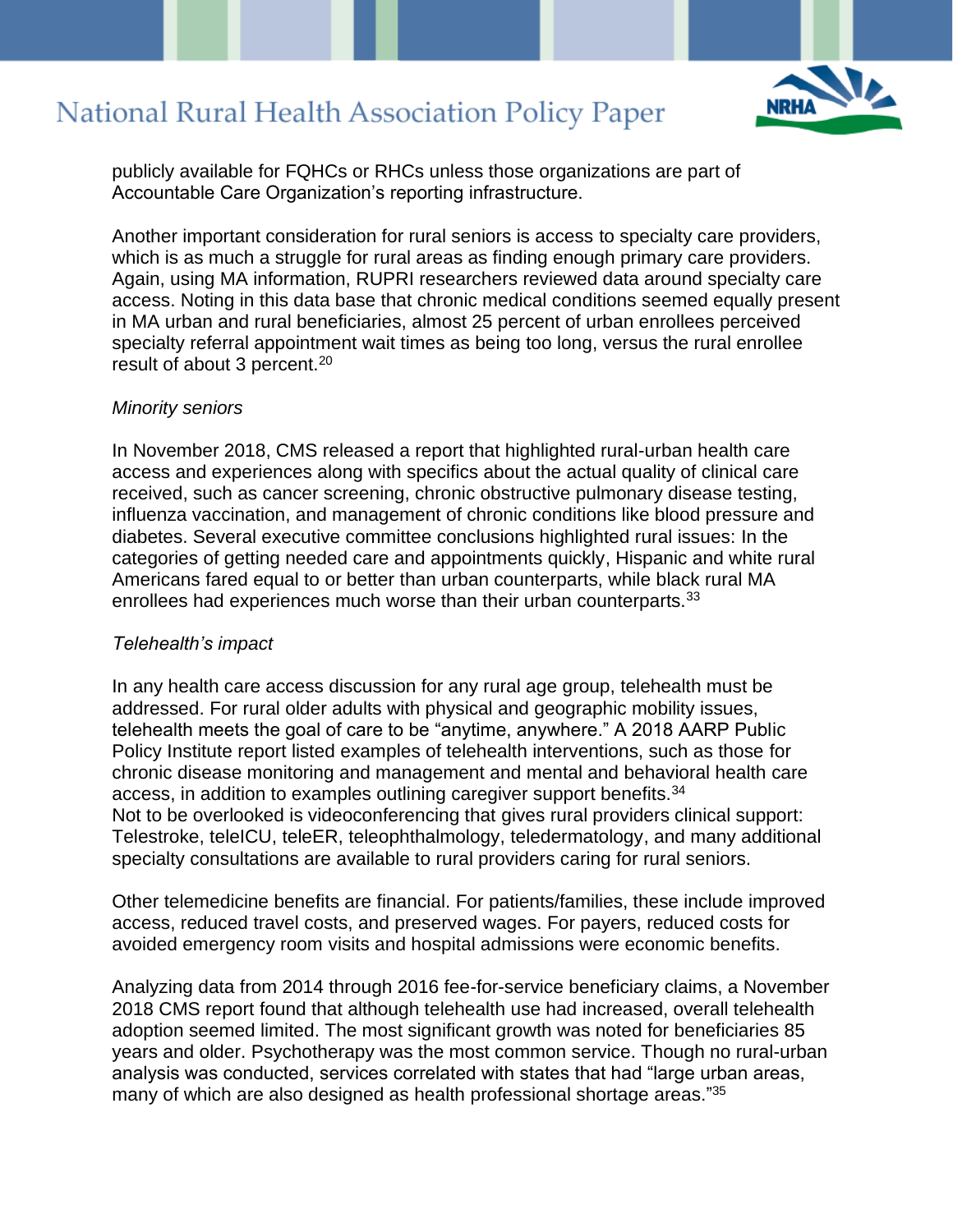

There is little controversy around telehealth benefits. Instead, challenges to telehealth have been related to implementation because government and private insurers' coverage policies do not provide reimbursement. That landscape will change more quickly if CMS policy changes and other insurers acknowledge parity issues.<sup>34</sup> Challenges are also related to broadband and technology,<sup>35</sup> along with laws governing communication,<sup>38</sup> a situation also impacted by the prevalence of wireless technology.<sup>40</sup>

A September 2019 report in a letter to the editors of the *Annals of Internal Medicine* echoed these concerns. The authors reviewed data suggesting "that inadequacies in broadband infrastructure have broader consequences than limited internet access. Cost–benefit analyses of broadband and cellphone infrastructure expansions thus should consider the benefits of telemedicine and the pathway to care it provides. Although telemedicine has the potential to address geographic barriers that result from long drive times to receive care, its potential will not be realized until the telecommunications infrastructure improves and public and commercial insurers develop and expand policies to reimburse telemedicine visits from patients' homes, particularly in the most rural counties."<sup>37</sup>

Yet many experts believe telemedicine should not be considered as the entire answer to health care access issues. As noted by Project ECHO leaders, "telemedicine facilitates one-to-one connection between a clinician and a patient, but it does not necessarily increase capacity of the health care system."<sup>39</sup> Provider shortages in rural areas will still need to be addressed.

#### **IV. Health impacts of social connectedness of rural seniors**

Social isolation is a mainstream media topic as well as a focal point for organizations advocating for the nation's seniors. Specific themes emerge around the impact of loneliness, social isolation, and social connectedness on an individual's health and wellbeing. Though these phrases sound similar, their specific definitions are important and usually not emphasized: *loneliness* is the subjective feeling of being alone or desiring more social connectedness; *social isolation* is based on an objective number of contacts; and *social connectedness* includes a sense of caring about others and the reverse, along with the sense of belonging to a community or group.<sup>40</sup>

Experts also note that "not all who are isolated are lonely and not all who are lonely are isolated." Additionally, though loneliness and social connectedness might have plausible physiological links to disease, research has not confirmed this.<sup>41</sup>

In addition to definitions, experts pointed out the importance of recognizing how loneliness, isolation, and connectedness actually play out in communities, health care organizations, and at the bedside. One expert shared his clinical experience: "People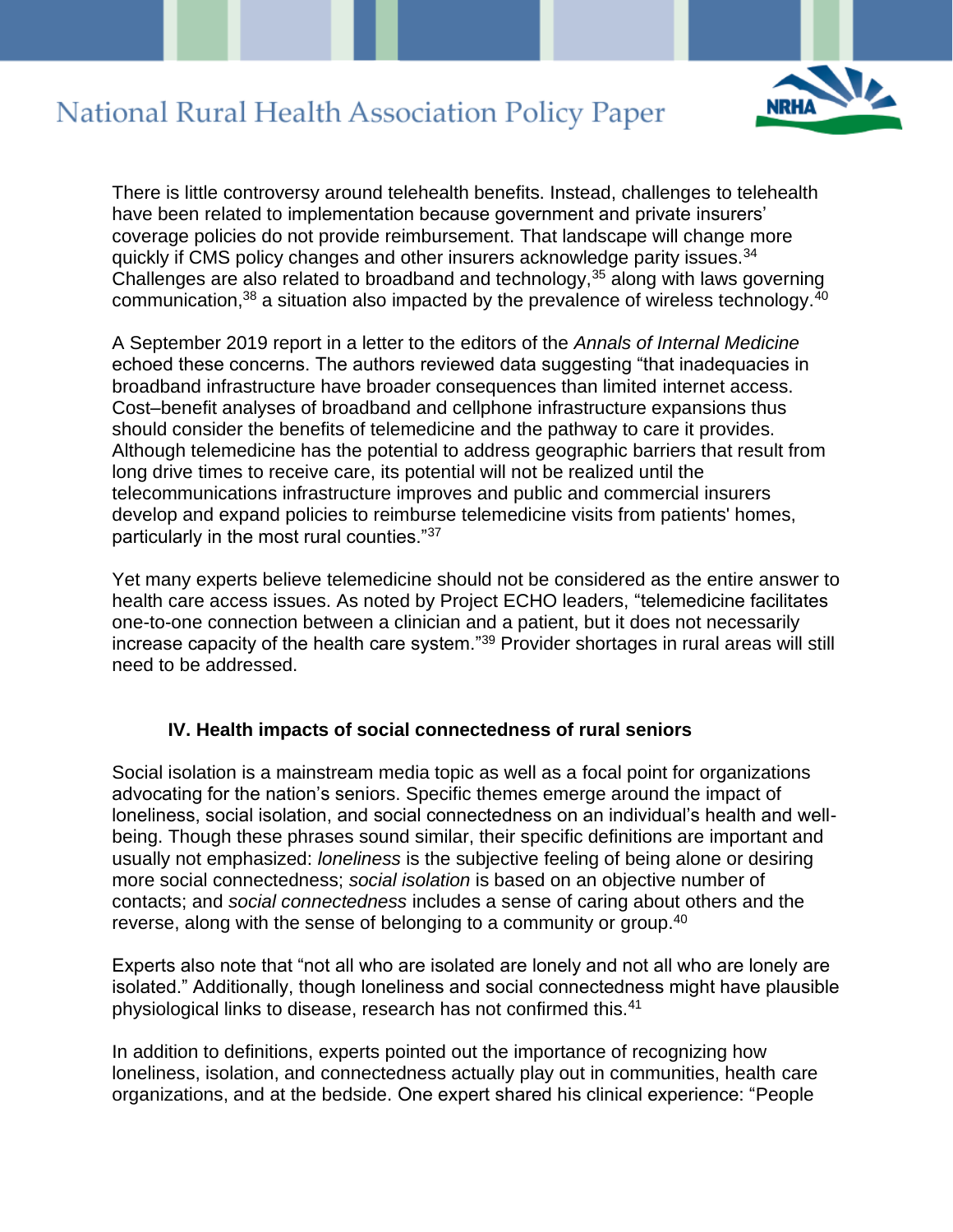

are languishing in hospitals, languishing in emergency rooms, languishing in nursing homes for lack of adequate social support. Their families and caregivers need support. That definitely makes it a huge issue  $-$  and an expensive one." $42$ 

#### *Health impacts*

Clinical researchers and experts call for caution when reviewing literature that implies links between connectedness and health outcomes without accounting for the impact of chronic disease on a patient's ability to engage. For example, diagnoses like dementia, arthritis, and chronic obstructive pulmonary disease along with conditions such as significant hearing impairment all have a significant impact on a patient's ability to engage.<sup>41</sup> Experts suggested that studies must include a baseline risk adjustment for those conditions. It's also important for research on this topic to include a socioeconomic factors index. The United Health Foundation's *American's Health Rankings Senior Report 2018* explored marital status (never married, divorced, separated, widowed), disability, poverty level, and number of individuals per household to assess social isolation *risk* and reported it at the county level, though not specifically by rurality.<sup>28</sup>

In the end, there is little dispute between experts, researchers, and clinicians that social isolation, connectedness, and loneliness are important elements on the list of social determinants of health impacting the health of older rural adults.

#### *Rural culture impact*

Culture impacts the perception of loneliness and social isolation, as highlighted in a 2018 Kaiser Family Foundation report.<sup>43</sup> Multi-country meta-analyses are unlikely to be representative of results for those living in the United States or reflective of our health care delivery system or its culture. This lack of universal social isolation assessment becomes important when looking at specific data for older adults — especially older *rural* adults. The University of Minnesota Rural Health Research Center provided some information in a 2019 study based on 2010 through 2011 data from the National Social Life, Health, and Aging Project. Analyzing a population aged 65 and older, researchers found that 97 percent of rural men and women reported having one or more friends.<sup>44</sup> One researcher suggested this should not have been a surprise because single data points likely reflected the inherent connectedness in rural communities.<sup>45</sup>

More information on rural seniors came from a 2016 WWAMI Rural Health Research Center policy brief. Focusing on rural health enrollment outcomes for Medicare patients with a diagnosis of chronic obstructive pulmonary disease, congestive heart failure, pneumonia, and acute myocardial infarction, the brief included information on a home environment assessment. In all three rural designations — large rural, small rural, isolated small rural — slightly more than 30 percent of study's enrollees with these diagnoses were living alone. Around 50 percent had current caregiver assistance and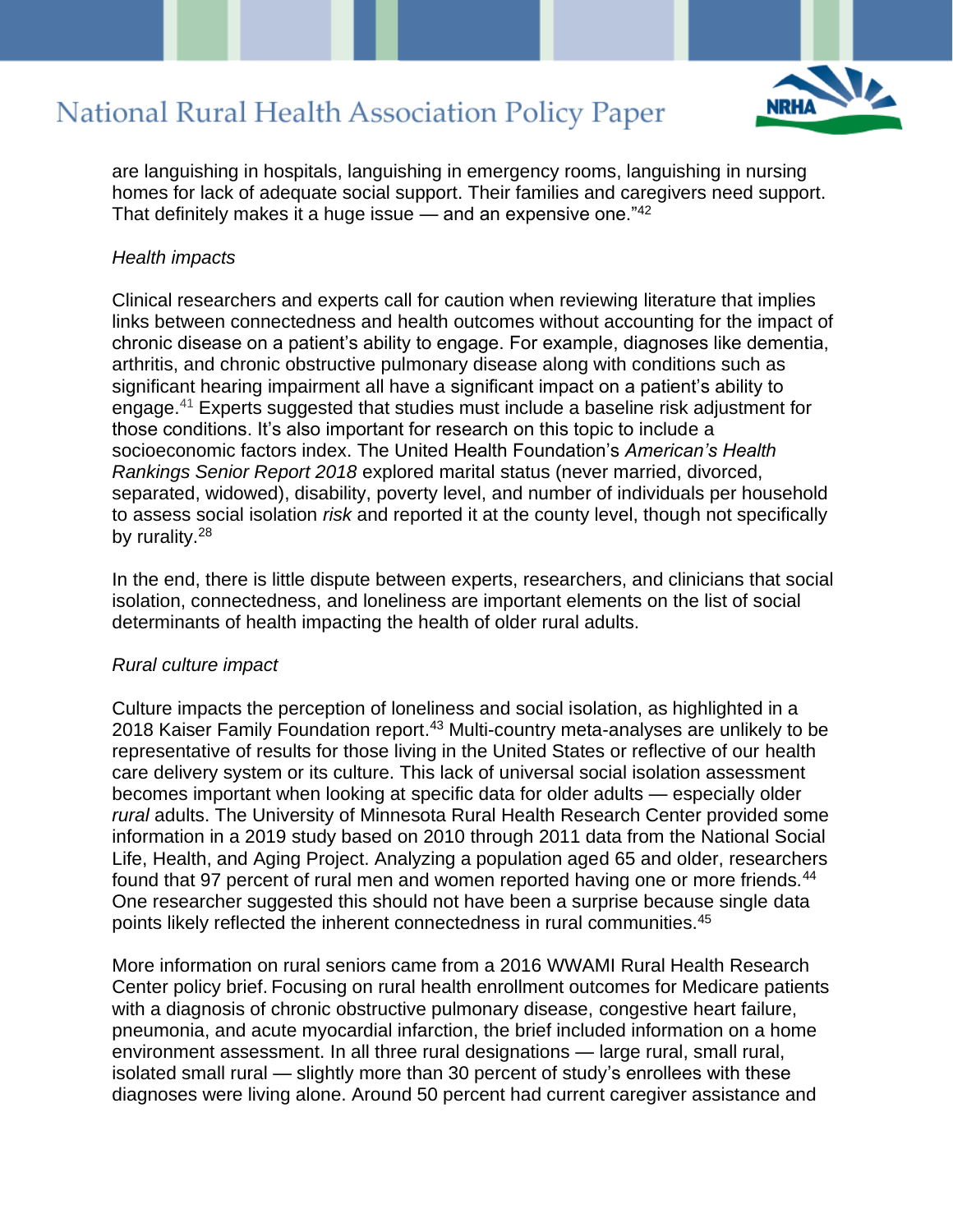almost 40 percent of required no additional assistance. Nearly 10 percent had assistance considered insufficient.<sup>46</sup> These data points provide a glimpse into the home support structure of rural beneficiaries with high-risk diagnoses who are trying to stay out of the hospital and emergency room and away from a nursing home setting.

#### *Rural minorities' experience*

In their 2019 study, the Minnesota researchers also discovered that in rural noncore counties, non-Hispanic black residents reported much higher levels of perceived loneliness than those in urban or micropolitan counties. The researchers suggested that further investigation was needed to understand if this also varied by state or region.<sup>44</sup>

#### *Economic impact*

A study funded by the AARP Public Policy Institute and the National Institute on Aging at the National Institutes of Health underscored the differences between loneliness and isolation. Analyzing 2006 through 2010 data, the investigators found that "objective isolation is associated with increased Medicare spending, while loneliness' association appears opposite." Adjusted data analysis revealed that "loneliness predicted a \$64/month reduction (an estimated −\$764 annually) in Medicare spending, while isolation predicted a \$137/month increase (+\$1643 annually)."<sup>47</sup>

#### *Transportation impact*

When discussing social isolation and loneliness as a lack of engagement with humans and activities outside one's personal space or home, transportation issues surface, as they do with many other issues related to rural health. Especially for rural seniors, transportation issues involve weather conditions, mountains, oceans, distance, and poor road conditions, all in the setting of limitations associated with personal driving skills and lack of public transportation options. In another study, the Minnesota researchers uncovered this theme in a key informant survey gathering perspectives on rural social isolation and loneliness: "Transportation was the most frequently endorsed theme, with key informants discussing ways in which limited transportation availability and infrastructure make it difficult for people to connect with each other across long distances, as well as for providers to reach people and for people to attend events."<sup>48</sup>

#### *Rural vs. underserved*

Advocacy groups are mobilizing to examine solutions for social isolation issues impacting health. AARP is a current sponsor of a National Academies of Sciences, Engineering, and Medicine consensus study in progress on the health and medical dimensions of social isolation and loneliness in older adults. Geared toward providing evidence-based recommendations on translating research into practice within the health care system, the study focuses on those 50 years and older and those who are "among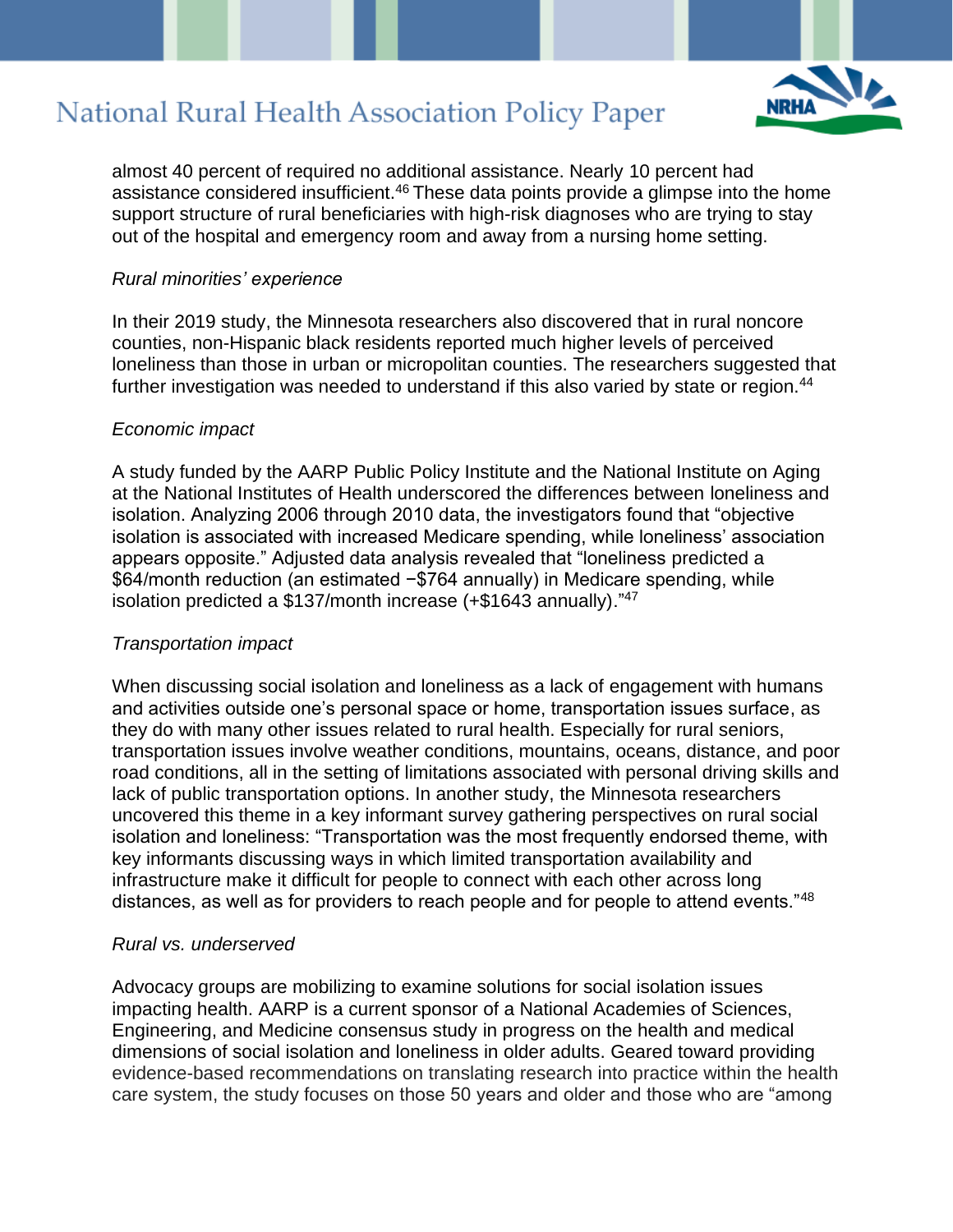

low income, underserved and vulnerable populations."49 Though no rurality is specifically included in the study's outline, it would be prudent for investigators to include rural populations.

#### *Rural solutions*

Because technology has proven to play a substantial role in meeting social needs in rural areas**,** rural internet and broadband infrastructure must meet demand. One rural psychologist shared her opinion on this particular need for rural seniors**:** "Despite the increased funding for internet capacity, many rural patients still haven't been able to afford that technology in their homes. It should be recognized that not having internet services prevents people from communicating the way the rest of modern society is communicating. Again, that can create a sense of isolation."<sup>42</sup>

Lastly, several experts suggested that existing informal social support structures within rural communities become more formalized, replicating the efforts of programs like those endorsed by the Senior Corps. These programs focus on volunteerism with able seniors helping other seniors. These programs also focus on independent living, which is important since communal living is not a universal solution for older adults.<sup>42</sup>

#### **IV. The nutrition status of rural America's seniors**

Throughout the nation, especially in depressed urban areas and isolated rural settings, residents often struggle to find healthy, affordable groceries. Access to nutritionally sound food is an issue that has plagued rural communities for many years. These "food deserts" disproportionately impact older Americans as the majority of rural communities tend to be "grayer" than urban areas.

Food deserts are generally defined as a "community or neighborhood where residents are unable to purchase nutritious food easily due to distance from a market, price, lack of transportation, and/ or absence of healthy options." Rural areas are more likely to be classified as food deserts than urban centers since access to fresh fruits and vegetables is more challenging. Although these disparities impact health and quality of life for all rural residents, the elderly segment of the population is especially vulnerable.

Nutrition plays an important role in the health of aging individuals in rural America. Meeting the diet and nutritional needs of older people is crucial for the maintenance of health, functional independence, and quality of life. Older people are vulnerable to malnutrition, which is associated with an increased risk of morbidity and mortality. Increased falls, vulnerability to infection, loss of energy and mobility, poor wound healing, and confusion are also reported consequences of undernutrition.<sup>50</sup> According to the World Health Organization, a majority of the diseases of older people result from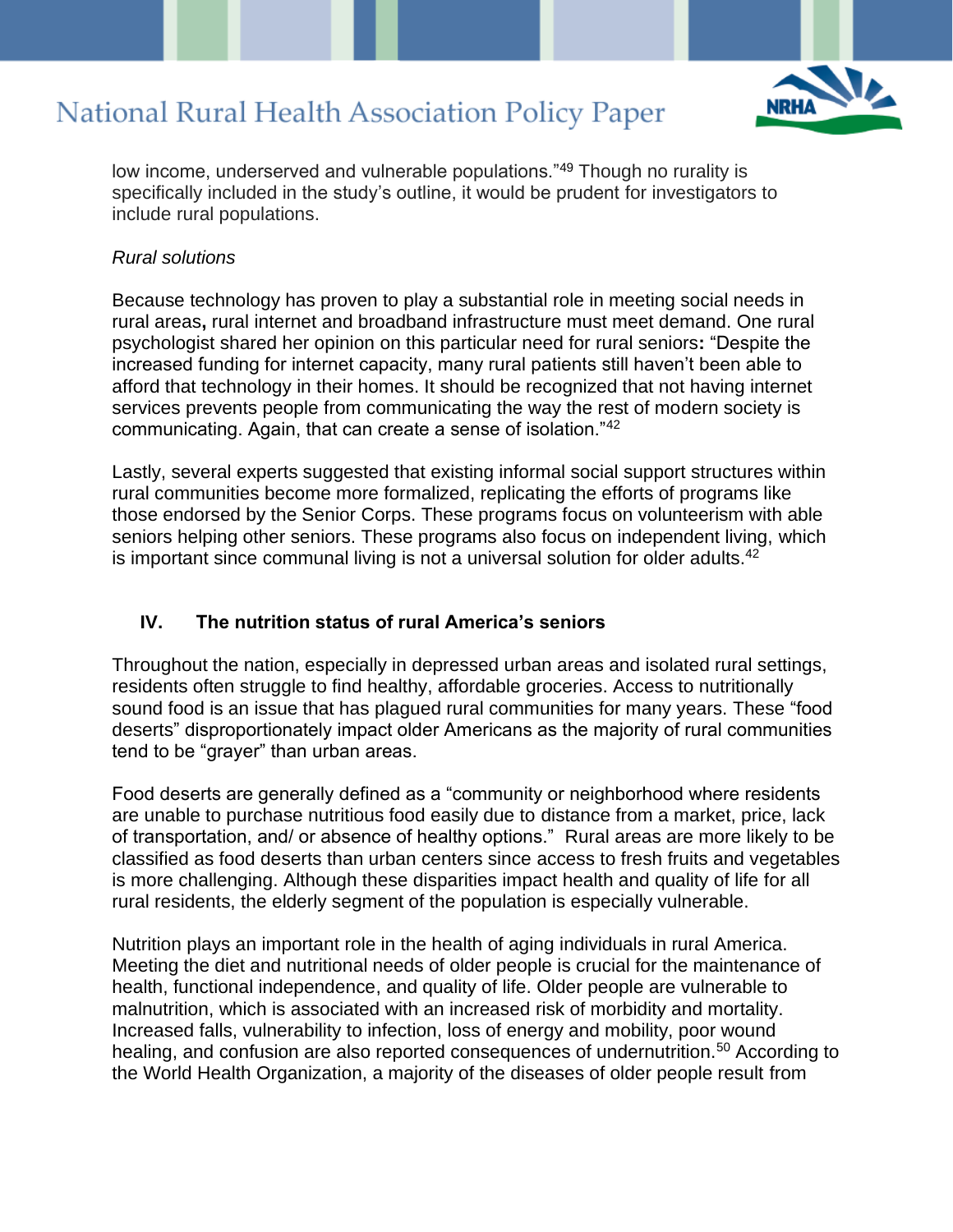

lack of proper diet. Maintaining a proper diet and making healthy lifestyle choices is vitally important to decreasing health issues in aging populations.

As individuals age, they also have an increased likelihood of having one or more chronic diseases, such as respiratory disease, arthritis, stroke, depression, and dementia. These conditions can affect not only their appetite, but their mobility and ability to swallow, factors that can lead to altered food intake and declination of nutritional status.<sup>51</sup>

Medications used in the treatment of chronic illness are another risk factor impacting nutritional status by causing decreased appetite, nausea, diarrhea, reduced gastrointestinal motility, and dry mouth. All of these symptoms prevent older adults from consuming the nutrient-rich foods needed to maintain their overall health.

For rural seniors who prefer to age in place, connecting with needed services to get food into their homes can be challenging. Transportation assistance may be necessary, and if reliable public transportation options are absent, nutrition can be compromised. Sometimes rural residents are forced to rely on fast food restaurants and convenience stores to meet their nutritional needs. The fatty, nutritionally deficient foods obtained from these sources have been known to increase chronic disease complications.

The Nutrition Services Program, authorized under Title III of the Older Americans Act, is an available resource that provides grants to states and U.S. territories to support nutrition services programs for seniors. The purpose of this grant is three-fold. First, it aims to reduce hunger and food insecurity. Second, it promotes the socialization of older individuals. Finally, it establishes a goal of health promotion and well-being by assisting older individuals with their nutrition needs in addition to other direct health needs. These grants are strictly for older people with social and economic needs, including those residing in rural areas.

### **V. Economics and rural older adults**

According to the World Health Organization, research has shown that elderly people who live in rural areas are more likely to have higher poverty rates, lower incomes, and fewer employment opportunities. These individuals are also more likely to live in less adequate and older housing structures than their urban counterparts. Rural areas also have fewer resources than urban areas and are more likely to face physical, social, and economic challenges. This puts rural communities and elders who choose to age in place at a disadvantage in relation to the accessibility of available services and resources.

Another report states the issue in this fashion: "Relative to their counterparts living in urban areas, statistics reveal that rural populations experience risk factors (geographic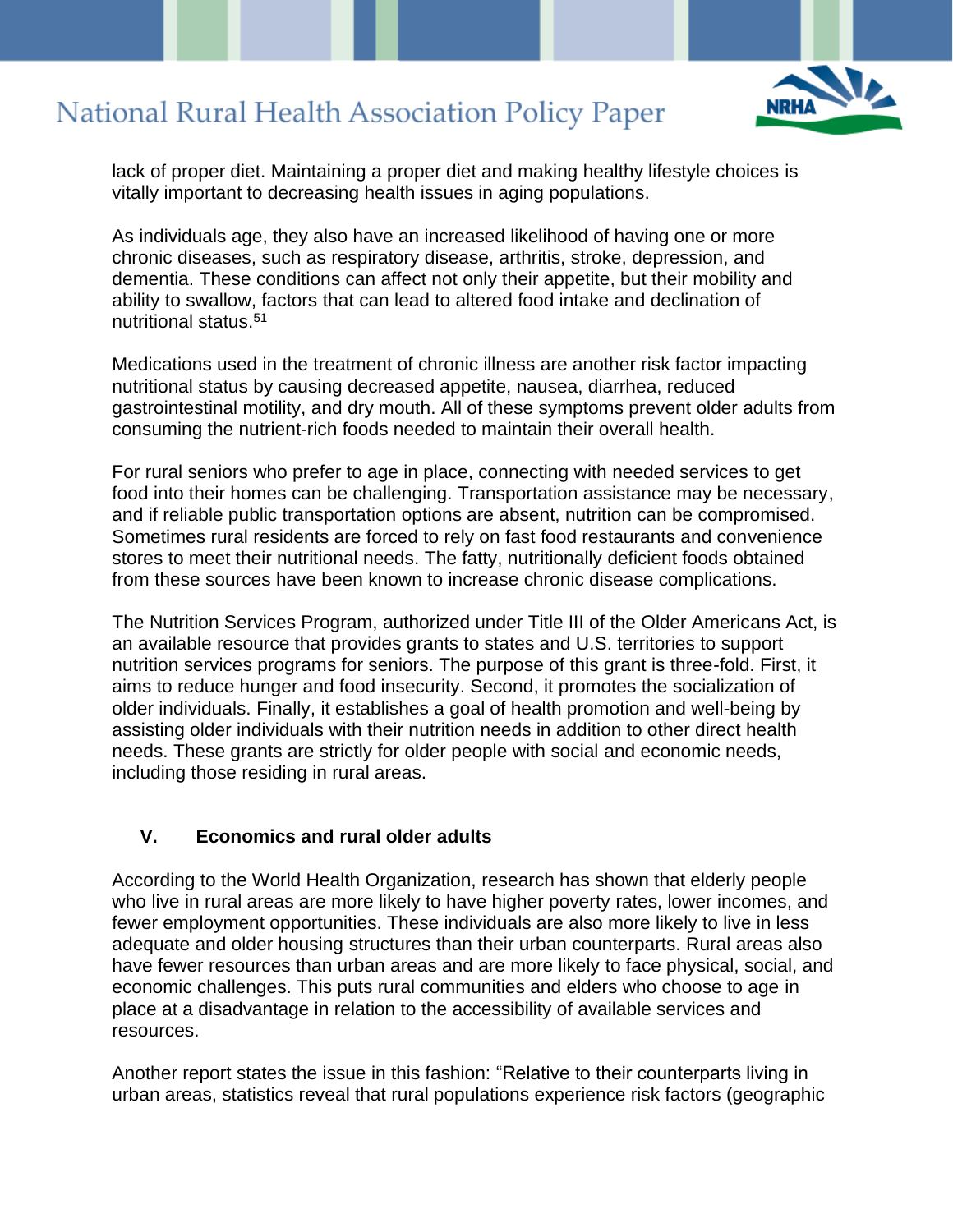# NRHA

## **National Rural Health Association Policy Paper**

isolation, lower socioeconomic status, limited job opportunities) that contribute to health disparities and lower life expectancy. Rural residents receive lower Social Security and pension benefits than their urban counterparts, particularly rural-dwelling females with lower lifetime wages and greater longevity."<sup>52</sup>

According to the U.S. Census Bureau**,** rural data shows that Americans have a lower median household income than urban households. Findings from this report indicate that household median income for rural households was \$52,386, which is about 4 percent lower than the median for urban households of \$54,296. Also, about 13.3 percent of families have incomes below the poverty threshold, while about 16 percent of families live below the poverty threshold in urban areas.<sup>53</sup>

A study conducted by the Kaiser Commission on Medicaid and the Uninsured found that rural areas have higher rates of poverty and unemployment as well as lower household incomes compared with urban areas. People living in rural areas are less likely to be in the workforce, more likely to have a disability, and more likely to be low-income than people living in urban areas. Rural elderly often face "double jeopardy," which represents numerous obstacles as it relates to physical, social, and economic changes, and have few resources available to remedy their plight.<sup>54</sup>

#### **VII. Summary**

In summary, the well-being and health care needs of the nation's rural seniors are impacted by special nutrition needs, the limits of their personal finances, and health care access issues, the majority of which are unrelated to the ability to pay. The common denominator linking these specific determinants of health is the challenge of transportation in rural areas. Many rural seniors have aged out of the ability to drive safely, and friends, family, and public transportation options are often extremely limited.

Additionally, research gaps exist regarding health care access for rural minorities, and no clear understanding exists for the morbidity and mortality resulting from hospital closures necessitating travel to urban centers that result in a delay of care, as well as for seniors who live in areas without rural health clinics, federally qualified health centers, and critical access hospitals.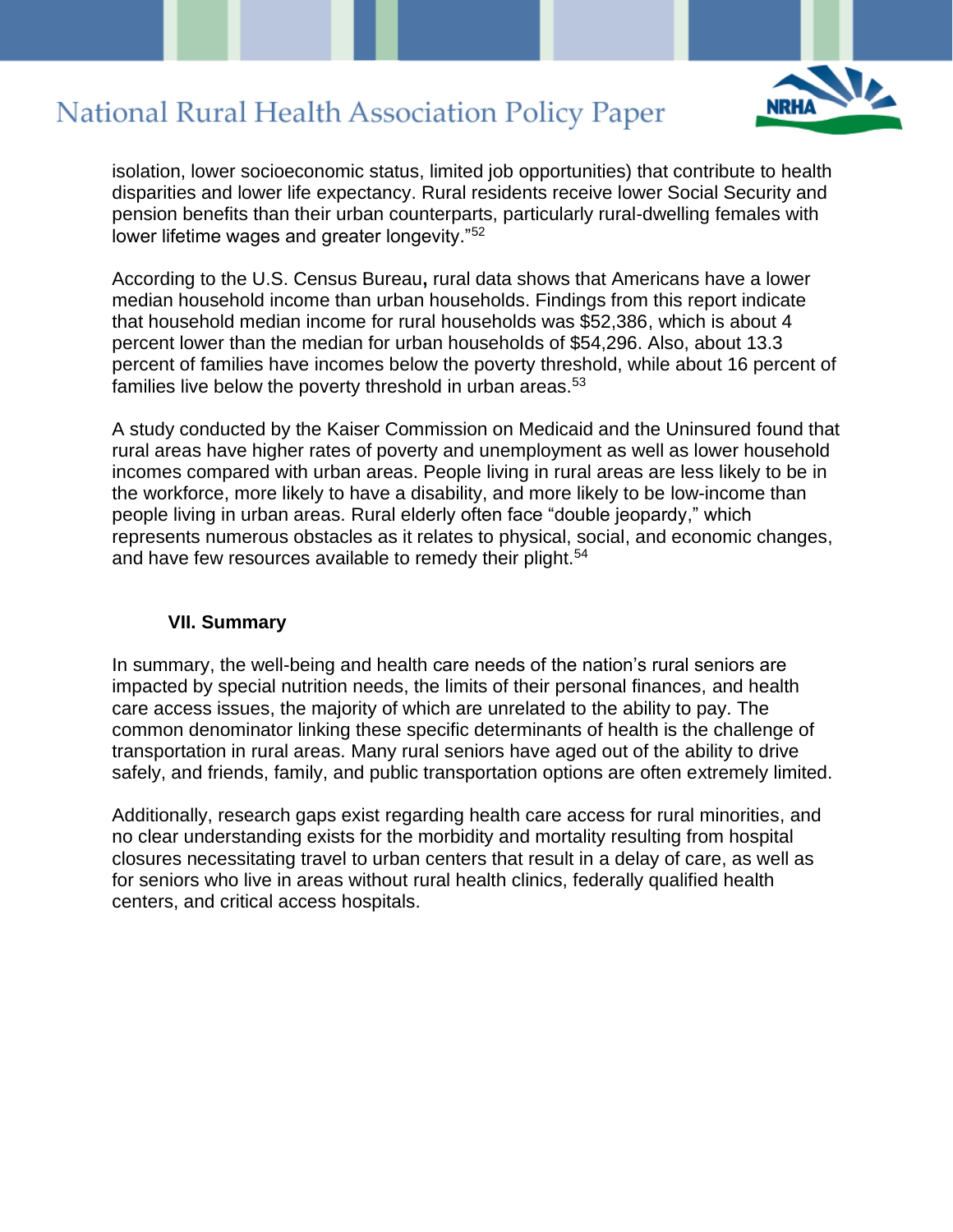

#### **Reference List**

- 1. Older People Projected to Outnumber Children for First Time in U.S. History. Retrieved. U.S. Census Bureau. March 2018. [https://www.census.gov/newsroom/press-releases/2018/cb18-41-population](https://www.census.gov/newsroom/press-releases/2018/cb18-41-population-projections.html)[projections.html.](https://www.census.gov/newsroom/press-releases/2018/cb18-41-population-projections.html) Accessed October 28, 2019.
- 2. Downey LH. Rural Populations and Health: Determinants, Disparities, and Solutions. 2013.*Prev Chronic Dis*.10:E104. doi:10.5888/pcd10.130097.
- 3. New Census Data Show Differences between Urban and Rural Populations. United States Census Bureau. December 2018. [https://www.census.gov/newsroom/press-releases/2016/cb16-210.html.](https://www.census.gov/newsroom/press-releases/2016/cb16-210.html) Accessed October 28, 2019.
- 4. Singh GK, Daus GP, Allender M, et al. Social Determinants of Health in the United States: Addressing Major Health Inequality Treads for the Nation, 1935- 2016. 2017. *Int J MCHAIDS*, 6(2), 139-164. doi: [10.21106/ijma.236](https://dx.doi.org/10.21106%2Fijma.236)
- 5. Baernholdt M, Yan G, Hinton I, Rose K, Mattos M. Quality of life in rural and urban adults 65 years and older: Findings from the National Health and Nutrition Examination Survey. 2012. *J Rural Health*. 28(4):339–347. doi: 10.1111/j.1748- 0361.2011.00403.
- 6. Matthews KA, Croft JB, Liu Y, et al. Health-related Behaviors by Urban-Rural Count Classification – United States, 2013. 2017. *MMWR Surveill Summ*. 66(No. SS-5):1-8. doi: 10.15585/mmwr.ss6605a1
- 7. Mattson J. Rural Transit Fact Book 2017. Small Urban & Rural Transit Center Upper Great Plains Transportation Institute North Dakota State University, Fargo. October 2017. [https://www.surtc.org/transitfactbook/downloads/2017-rural](https://www.surtc.org/transitfactbook/downloads/2017-rural-transit-fact-book.pdf)[transit-fact-book.pdf.](https://www.surtc.org/transitfactbook/downloads/2017-rural-transit-fact-book.pdf) Accessed October 18, 2019.
- 8. Mattson J. Travel Behavior and Mobility of Transportation-Disadvantaged Populations: Evidence from the National Household Travel Survey*.* Small Urban & Rural Transit Center Upper Great Plains Transportation Institute North Dakota State University, Fargo. December 2012. [https://www.ugpti.org/resources/reports/downloads/dp-258.pdf.](https://www.ugpti.org/resources/reports/downloads/dp-258.pdf) Accessed October 18, 2019.
- 9. Greene W. Smith R. Driving in the Geriatric Population. *[Clin Geriatr Med.](https://www.ncbi.nlm.nih.gov/pubmed/30390978)* 2019; 35(1):127-131. doi: 10.1016/j.cger.2018.08.011.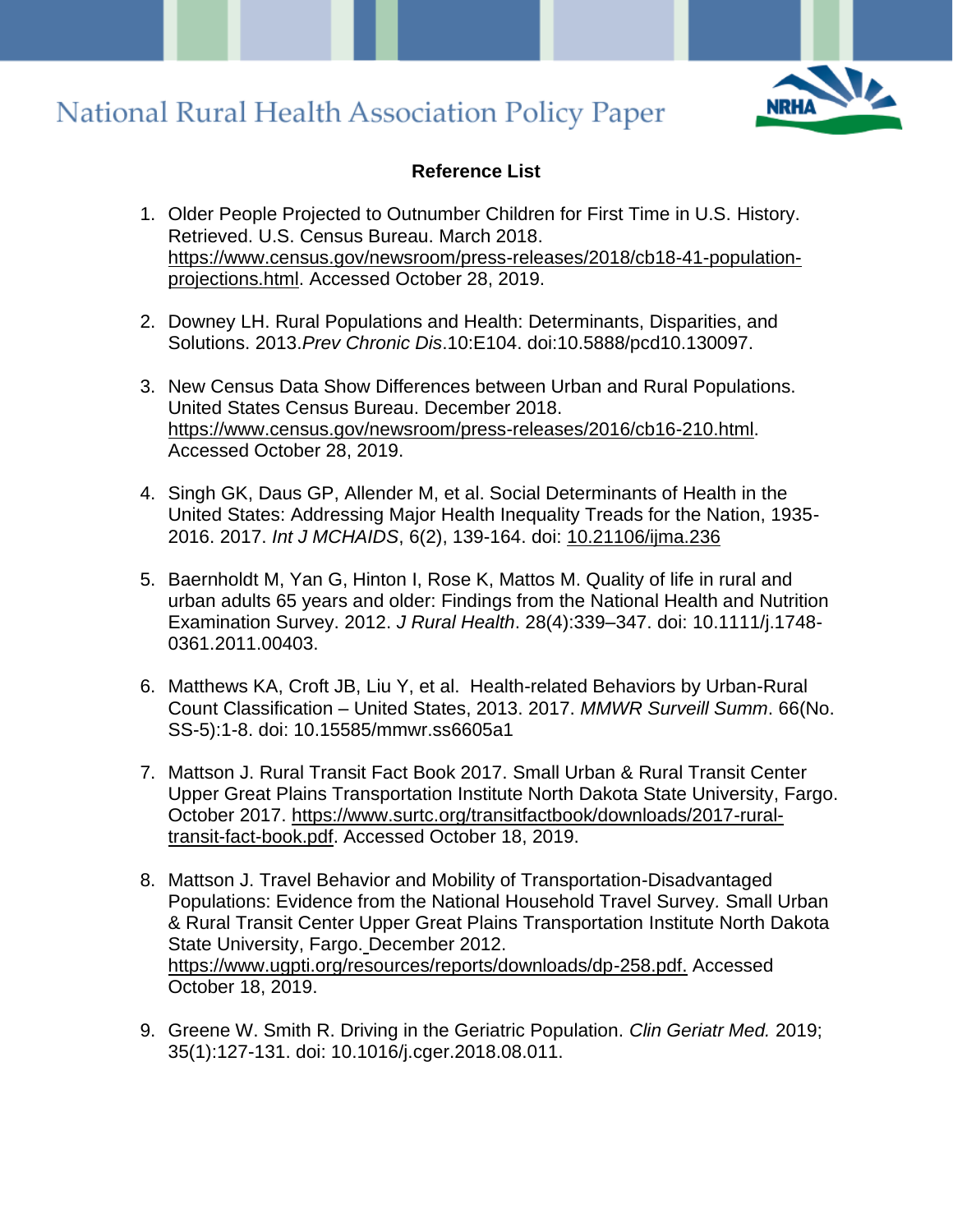

- 10.Carr K, Weir PL, Azar D, Azar NR. Universal Design: A step toward successful aging. 2013. *J Again Res*. doi: 10.1155/2013/324624.
- 11.Rides To Wellness Community Scan Project. Health Outreach Partners. Spring 2017. [https://outreach-partners.org/wp-content/uploads/2017/06/FTA-Comm-](https://outreach-partners.org/wp-content/uploads/2017/06/FTA-Comm-Profiles-2.pdf)[Profiles-2.pdf.](https://outreach-partners.org/wp-content/uploads/2017/06/FTA-Comm-Profiles-2.pdf) Accessed October 18, 2019.
- 12.2018 Transportation Trends. National Aging and Disability Transportation Center. April 2019. [https://www.nadtc.org/wp-content/uploads/NADTC-Trends-Report-](https://www.nadtc.org/wp-content/uploads/NADTC-Trends-Report-2018-FINAL-for-web-4.17.2019.pdf)[2018-FINAL-for-web-4.17.2019.pdf.](https://www.nadtc.org/wp-content/uploads/NADTC-Trends-Report-2018-FINAL-for-web-4.17.2019.pdf) Accessed October 18, 2019.
- 13.Henning-Smith C, Evenson A, Corbett A, Kozhimannil K, Moscovice I. Policy Brief: Rural Transportation: Challenges and Opportunities. University of Minnesota Rural Health Research Center. November 2017. [http://rhrc.umn.edu/wp](http://rhrc.umn.edu/wp-content/files_mf/1518734252UMRHRCTransportationChallenges.pdf)[content/files\\_mf/1518734252UMRHRCTransportationChallenges.pdf.](http://rhrc.umn.edu/wp-content/files_mf/1518734252UMRHRCTransportationChallenges.pdf) Accessed October 18, 2019.
- 14.TIFIA Rural Project Initiative. United States Department of Transportation website. October 2019. [https://www.transportation.gov/buildamerica/programs](https://www.transportation.gov/buildamerica/programs-services/tifia/tifia-rural-project-initiative-rpi)[services/tifia/tifia-rural-project-initiative-rpi.](https://www.transportation.gov/buildamerica/programs-services/tifia/tifia-rural-project-initiative-rpi) Accessed October 18, 2019.
- 15.Mobility Management: Introduction, Implementation, Community Service and Seniors. National Center for Mobility Management website. August 2017. [https://nationalcenterformobilitymanagement.org/wp](https://nationalcenterformobilitymanagement.org/wp-content/uploads/Pdfs/Mobility-Management-for-Seniors-Implementation-and-Community-Service.pdf)[content/uploads/Pdfs/Mobility-Management-for-Seniors-Implementation-and-](https://nationalcenterformobilitymanagement.org/wp-content/uploads/Pdfs/Mobility-Management-for-Seniors-Implementation-and-Community-Service.pdf)[Community-Service.pdf.](https://nationalcenterformobilitymanagement.org/wp-content/uploads/Pdfs/Mobility-Management-for-Seniors-Implementation-and-Community-Service.pdf) Accessed October 18, 2019.
- 16.Policy Brief: Social Determinants of Health. National Advisory Committee on Rural Health and Human Services. January 2017. [https://www.hrsa.gov/advisorycommittees/rural/publications/nac\\_brief\\_social\\_det](https://www.hrsa.gov/advisorycommittees/rural/publications/nac_brief_social_determinants_health.pdf) [erminants\\_health.pdf.](https://www.hrsa.gov/advisorycommittees/rural/publications/nac_brief_social_determinants_health.pdf) Accessed October 18, 2019.
- 17.The Future of Rural Transportation and Mobility for Older Adults: Current Trends and Future Directions in Technology-enabled Solutions. Grantmakers In Aging. April 2018. https://www.giaging.org/documents/180424 CITRIS rural mobility paper F.pdf. Accessed October 18, 2019.
- 18.Access to health services. Healthy People 2020. HHS Office of Disease Prevention and Health Promotion website. [https://www.healthypeople.gov/2020/topics-objectives/topic/Access-to-Health-](https://www.healthypeople.gov/2020/topics-objectives/topic/Access-to-Health-Services)[Services.](https://www.healthypeople.gov/2020/topics-objectives/topic/Access-to-Health-Services) Accessed October 19, 2019.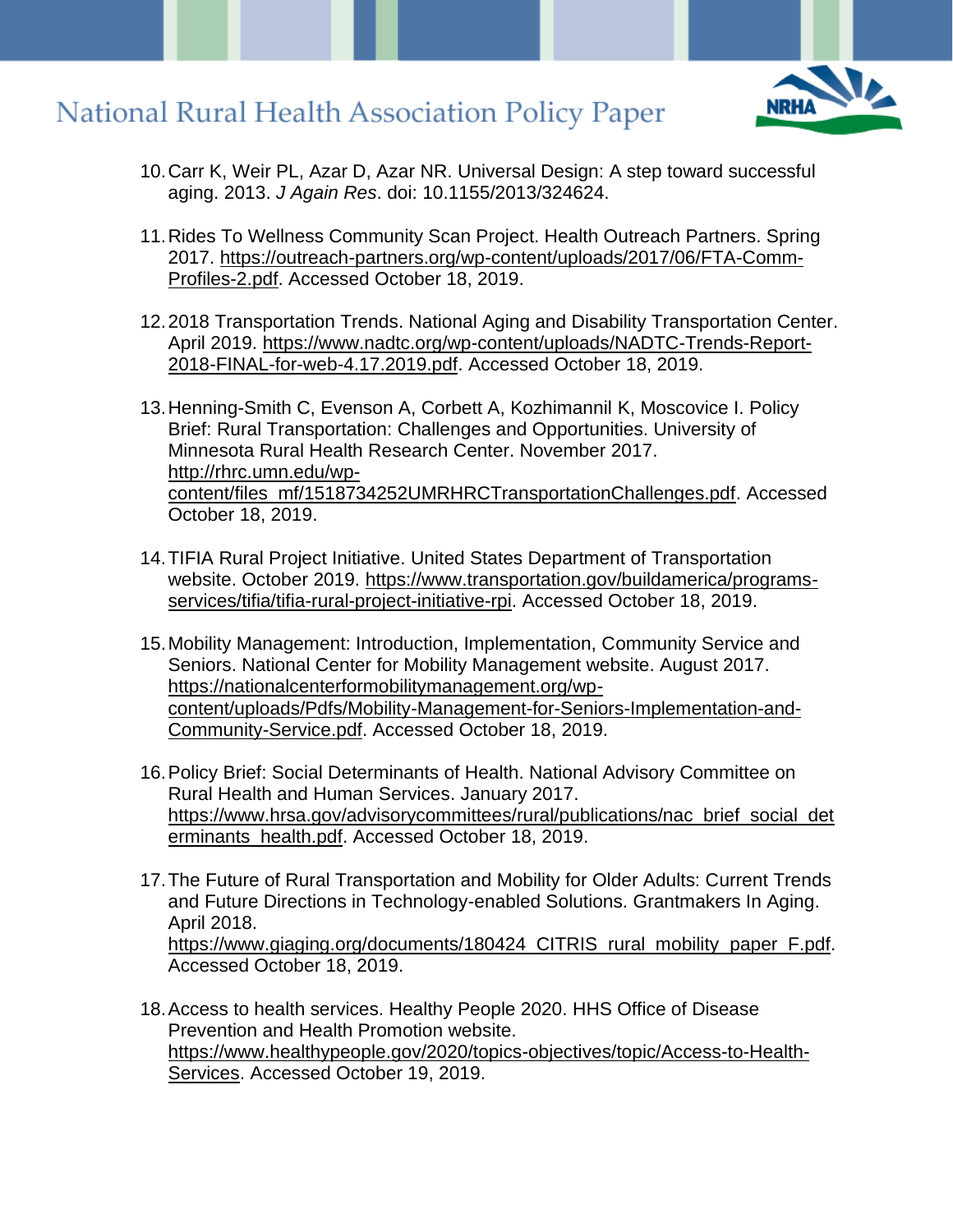

- 19.Bennet K, Robertson, A, Probst J. Findings Brief: Characteristics, utilization patterns, and expenditures of rural dual eligible Medicare beneficiaries. South Carolina Rural Health Research Center. November 2014. [https://sc.edu/study/colleges\\_schools/public\\_health/research/research\\_centers/s](https://sc.edu/study/colleges_schools/public_health/research/research_centers/sc_rural_health_research_center/documents/133characteristicsutilizationpatterns2014.pdf) [c\\_rural\\_health\\_research\\_center/documents/133characteristicsutilizationpatterns2](https://sc.edu/study/colleges_schools/public_health/research/research_centers/sc_rural_health_research_center/documents/133characteristicsutilizationpatterns2014.pdf) [014.pdf.](https://sc.edu/study/colleges_schools/public_health/research/research_centers/sc_rural_health_research_center/documents/133characteristicsutilizationpatterns2014.pdf) Accessed October 19, 2019.
- 20.Barker A, Nienstedt BA, Kemper L, McBride T, Mueller K. Rural Policy Brief: Comparing rural and urban Medicare Advantage beneficiary characteristics. RUPRI Center for Rural Health Policy Analysis. March 2019. [https://rupri.public](https://rupri.public-health.uiowa.edu/publications/policybriefs/2019/Rural%20and%20Urban%20MA%20Beneficiary%20Characteristics.pdf)[health.uiowa.edu/publications/policybriefs/2019/Rural%20and%20Urban%20MA](https://rupri.public-health.uiowa.edu/publications/policybriefs/2019/Rural%20and%20Urban%20MA%20Beneficiary%20Characteristics.pdf) [%20Beneficiary%20Characteristics.pdf.](https://rupri.public-health.uiowa.edu/publications/policybriefs/2019/Rural%20and%20Urban%20MA%20Beneficiary%20Characteristics.pdf) Accessed October 19, 2019.
- 21.The impact of rural hospital closures and state responses. ASTHO Experts Blog. Association of State and Territorial Health Officials website. August 2019. [http://www.astho.org/StatePublicHealth/The-Impact-of-Rural-Hospital-Closures](http://www.astho.org/StatePublicHealth/The-Impact-of-Rural-Hospital-Closures-and-State-Responses/08-27-19/)[and-State-Responses/08-27-19/.](http://www.astho.org/StatePublicHealth/The-Impact-of-Rural-Hospital-Closures-and-State-Responses/08-27-19/) Accessed October 19, 2019.
- 22.Troske S, David A. Policy Brief: Do hospital closures affect patient time in an ambulance? University of Kentucky Rural & Underserved Health Research Center. February 2019. [https://uknowledge.uky.edu/cgi/viewcontent.cgi?article=1007&context=ruhrc\\_rep](https://uknowledge.uky.edu/cgi/viewcontent.cgi?article=1007&context=ruhrc_reports) [orts.](https://uknowledge.uky.edu/cgi/viewcontent.cgi?article=1007&context=ruhrc_reports) Accessed October 19, 2019.
- 23.Clawar M, Randolph R, Thompson K, Pink G. Access to Care: Populations in counties with no FQHC, RHC, or Acute Care Hospital. NC Rural Health Research Program. January 2018. <http://www.shepscenter.unc.edu/download/15829/> . Accessed October 19, 2019.
- 24.A targeted look at the rural health care safety net. A Report to the Secretary, U.S. Department of Health and Human Services. The National Advisory Committee on Rural Health. April 2002. [https://www.hrsa.gov/advisorycommittees/rural/healthsafetynet.pdf.](https://www.hrsa.gov/advisorycommittees/rural/healthsafetynet.pdf) Accessed October 19, 2019.
- 25.Henning-Smith C, Hernandez A, Neprash H, Lahr M. Policy Brief: Measuring access to care in national surveys: implications for rural health. University of Minnesota Rural Health Research Center. June 2019. [https://3pea7g1qp8f3t9ooe3z3npx1-wpengine.netdna-ssl.com/wp](https://3pea7g1qp8f3t9ooe3z3npx1-wpengine.netdna-ssl.com/wp-content/uploads/2019/06/UMN-policy-brief-Measuring-Access_6.26_2.pdf)[content/uploads/2019/06/UMN-policy-brief-Measuring-Access\\_6.26\\_2.pdf.](https://3pea7g1qp8f3t9ooe3z3npx1-wpengine.netdna-ssl.com/wp-content/uploads/2019/06/UMN-policy-brief-Measuring-Access_6.26_2.pdf) Accessed October 19, 2019.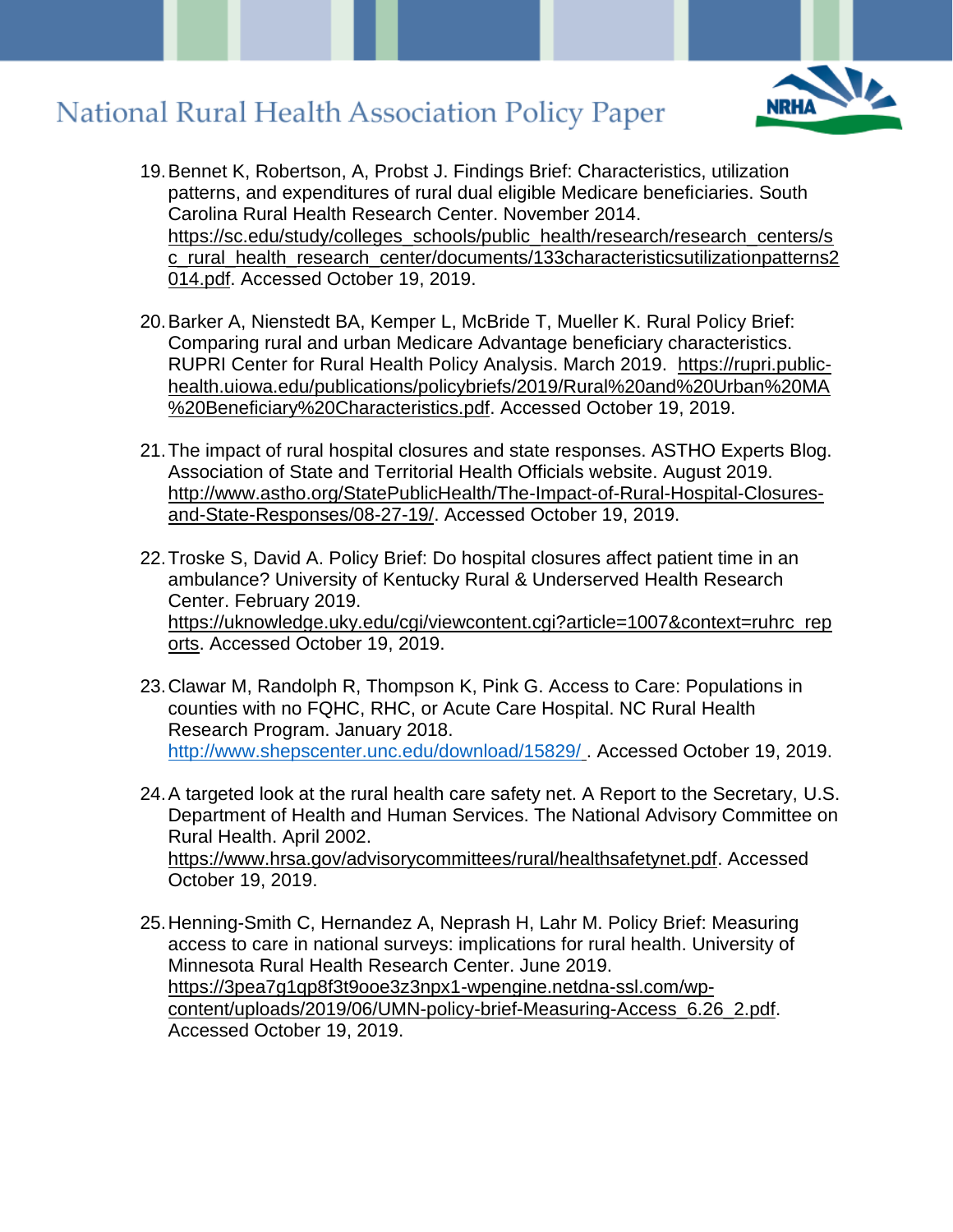

- 26.Rural access to health care services request for information. HRSA Federal Office of Rural Health Policy website. August 2019. [https://www.hrsa.gov/rural](https://www.hrsa.gov/rural-health/rfi-rural-health-care-access)[health/rfi-rural-health-care-access.](https://www.hrsa.gov/rural-health/rfi-rural-health-care-access) Access October 19, 2019.
- 27.Institute of Medicine 2001. Crossing the Quality Chasm: A New Health System for the 21st Century. Washington, DC: The National Academies Press. https://doi.org/10.17226/10027.
- 28.2018 Senior Report: A call to action for individuals and their communities. United Health Foundation America's Health Rankings website. May 2018. [https://assets.americashealthrankings.org/app/uploads/ahrsenior18-finalv1.pdf.](https://assets.americashealthrankings.org/app/uploads/ahrsenior18-finalv1.pdf) Accessed October 19, 2019.
- 29.The HCAHPS Survey Frequently asked questions. Centers for Medicare & Medicaid Services. July 2010. [https://www.cms.gov/Medicare/Quality-Initiatives-](https://www.cms.gov/Medicare/Quality-Initiatives-Patient-Assessment%20Instruments/HospitalQualityInits/Downloads/HospitalHCAHPSFactSheet201007.pdf)[Patient-Assessment](https://www.cms.gov/Medicare/Quality-Initiatives-Patient-Assessment%20Instruments/HospitalQualityInits/Downloads/HospitalHCAHPSFactSheet201007.pdf)  [Instruments/HospitalQualityInits/Downloads/HospitalHCAHPSFactSheet201007.](https://www.cms.gov/Medicare/Quality-Initiatives-Patient-Assessment%20Instruments/HospitalQualityInits/Downloads/HospitalHCAHPSFactSheet201007.pdf) [pdf.](https://www.cms.gov/Medicare/Quality-Initiatives-Patient-Assessment%20Instruments/HospitalQualityInits/Downloads/HospitalHCAHPSFactSheet201007.pdf) Accessed October 19, 2019.
- 30.Quick M, Chantarat T, Norris A, Moscovice I. University of Minnesota Data Summary Report #27: Patients' experiences in CAHS: HCAHPS Results, 2017. Flex Monitoring Team. University of Minnesota University of North Carolina at Chapel Hill University of Southern Maine. January 2019. [http://www.flexmonitoring.org/wp-content/uploads/2018/12/HCAHPS-National-](http://www.flexmonitoring.org/wp-content/uploads/2018/12/HCAHPS-National-Summary-Report-CY-2017-Data.pdf)[Summary-Report-CY-2017-Data.pdf.](http://www.flexmonitoring.org/wp-content/uploads/2018/12/HCAHPS-National-Summary-Report-CY-2017-Data.pdf)
- 31.Consumer Assessment of Healthcare Providers & Systems (CAHPS). Centers for Medicare & Medicaid Services website. October 2019. [https://www.cms.gov/Research-Statistics-Data-and-Systems/Research/CAHPS/.](https://www.cms.gov/Research-Statistics-Data-and-Systems/Research/CAHPS/) Accessed October 19, 2019.
- 32.CAHPS Clinician & Group Survey Database 2017 Chartbook. Agency for Healthcare Research and Quality. October 2018. [https://www.ahrq.gov/sites/default/files/wysiwyg/cahps/cahps](https://www.ahrq.gov/sites/default/files/wysiwyg/cahps/cahps-database/comparative-data/2017-cg-chartbook.pdf)[database/comparative-data/2017-cg-chartbook.pdf.](https://www.ahrq.gov/sites/default/files/wysiwyg/cahps/cahps-database/comparative-data/2017-cg-chartbook.pdf) Accessed October, 19, 2019.
- 33.Rural-Urban disparities in healthcare in Medicare. Centers for Medicare and Medicaid Services. November 2018. [https://www.cms.gov/About-CMS/Agency-](https://www.cms.gov/About-CMS/Agency-Information/OMH/Downloads/Rural-Urban-Disparities-in-Health-Care-in-Medicare-Report.pdf)[Information/OMH/Downloads/Rural-Urban-Disparities-in-Health-Care-in-](https://www.cms.gov/About-CMS/Agency-Information/OMH/Downloads/Rural-Urban-Disparities-in-Health-Care-in-Medicare-Report.pdf)[Medicare-Report.pdf.](https://www.cms.gov/About-CMS/Agency-Information/OMH/Downloads/Rural-Urban-Disparities-in-Health-Care-in-Medicare-Report.pdf) Accessed October 19, 2019.
- 34.Quinn W, O'Brien E, Springan G. Insight on the issues: Using telehealth to improve home-based care for older adults and family caregivers. AARP Public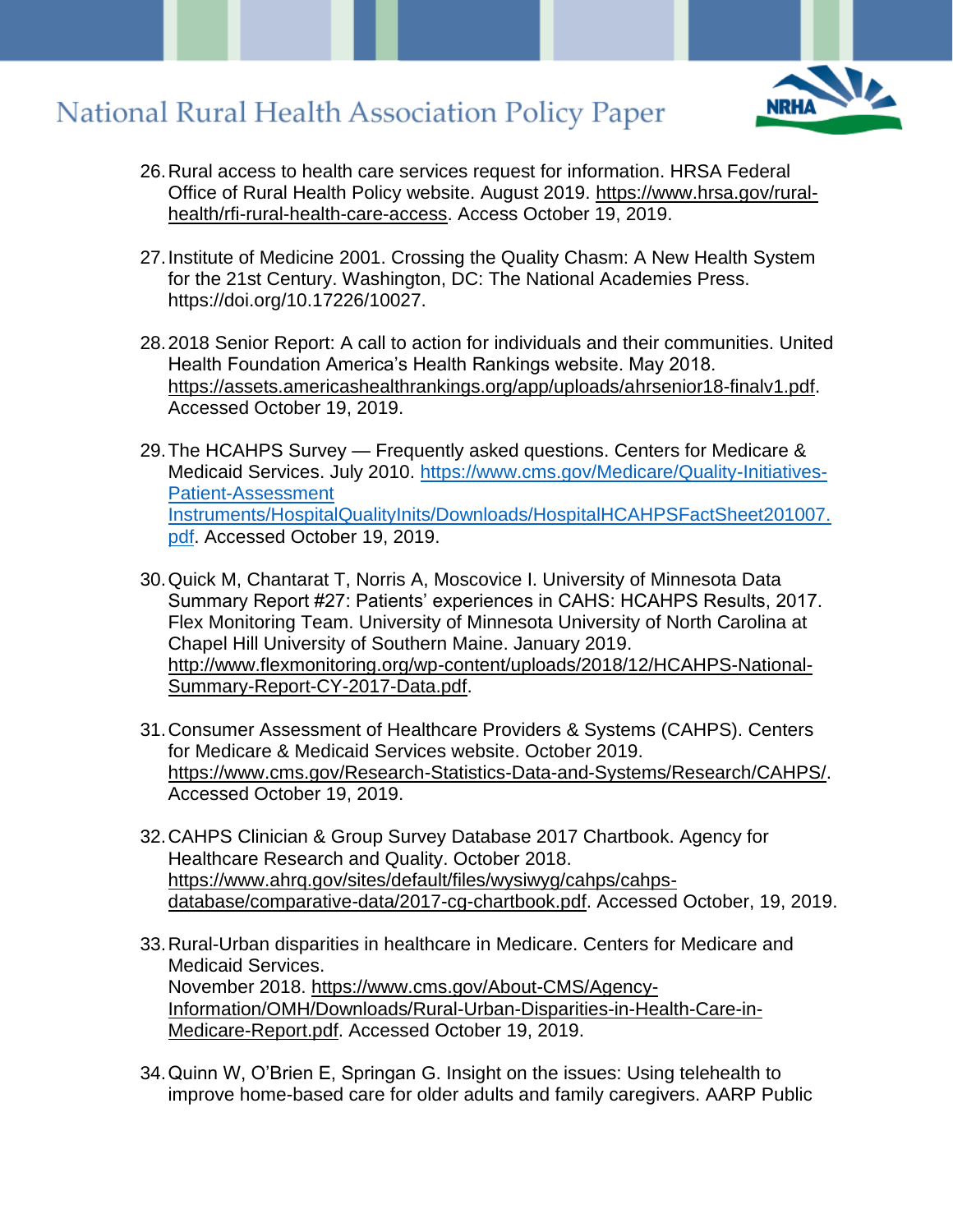

Policy Institute. May 2018.

[https://www.aarp.org/content/dam/aarp/ppi/2018/05/using-telehealth-to-improve](https://www.aarp.org/content/dam/aarp/ppi/2018/05/using-telehealth-to-improve-home-based-care-for-older-adults-and-family-caregivers.pdf)[home-based-care-for-older-adults-and-family-caregivers.pdf.](https://www.aarp.org/content/dam/aarp/ppi/2018/05/using-telehealth-to-improve-home-based-care-for-older-adults-and-family-caregivers.pdf) Accessed October, 19, 2019.

- 35.Information on Medicare telehealth. Centers for Medicare & Medicaid Services. November 2018. [https://www.cms.gov/About-CMS/Agency-](https://www.cms.gov/About-CMS/Agency-Information/OMH/Downloads/Information-on-Medicare-Telehealth-Report.pdf)[Information/OMH/Downloads/Information-on-Medicare-Telehealth-Report.pdf.](https://www.cms.gov/About-CMS/Agency-Information/OMH/Downloads/Information-on-Medicare-Telehealth-Report.pdf) Accessed October, 2019.
- 36.Verma S. Putting our rethinking rural health strategy into action. CMS.gov Blog. Centers for Medicare & Medicaid Services website. May 2019. [https://www.cms.gov/blog/putting-our-rethinking-rural-health-strategy-action.](https://www.cms.gov/blog/putting-our-rethinking-rural-health-strategy-action) Accessed October, 19, 2019.
- 37.Drake C, Zhang Y, Chaiyachati K, Polsky D. The limitations of poor broadband internet access for telemedicine use in rural America. *Ann Intern Med.* 2019; 171(5):382-384. doi: 10.7326/M19-0283. Accessed October 19, 2019.
- 38.Perkins A. A cure to rural healthcare access: telemedicine, high-speed internet, and local government. Harvard Journal of Law and Technology Digest website. January 2018. [https://jolt.law.harvard.edu/digest/a-cure-to-rural-healthcare](https://jolt.law.harvard.edu/digest/a-cure-to-rural-healthcare-access-telemedicine-high-speed-internet-and-local-government)[access-telemedicine-high-speed-internet-and-local-government.](https://jolt.law.harvard.edu/digest/a-cure-to-rural-healthcare-access-telemedicine-high-speed-internet-and-local-government) Accessed October 19, 2019.
- 39.Struminger B, Arora S. Leveraging telehealth to improve healthcare access in rural America: It takes more than bandwidth. *Ann Intern Med.* 2019. 171(5):376- 377. doi: 10.7326/M19-1200. Accessed October 19, 2019.
- 40.Perissinotto C, Holt-Lunstad J, Periyakoil V, Covinsky K. A practical approach to assessing and mitigating loneliness and isolation in older adults. *J Am Geriatr Soc.* 2019.67(4):657-662.doi: 10.1111/jgs.15746. Accessed October 19, 2019.
- 41.Singer C. Guest Editor's Message: Health effects of social isolation and loneliness. Online *Journal of Aging Life Care Association*. Spring 2018. [https://www.aginglifecarejournal.org/health-effects-of-social-isolation-and](https://www.aginglifecarejournal.org/health-effects-of-social-isolation-and-loneliness/)[loneliness/.](https://www.aginglifecarejournal.org/health-effects-of-social-isolation-and-loneliness/) Accessed October 19, 2019.
- 42.Miller Temple K. Social isolation and loneliness: Insights from rural clinical providers and other experts. Rural Health Information Hub *Rural Monitor.* July 2019. [https://www.ruralhealthinfo.org/rural-monitor/social-isolation/.](https://www.ruralhealthinfo.org/rural-monitor/social-isolation/) Accessed October 19, 2019.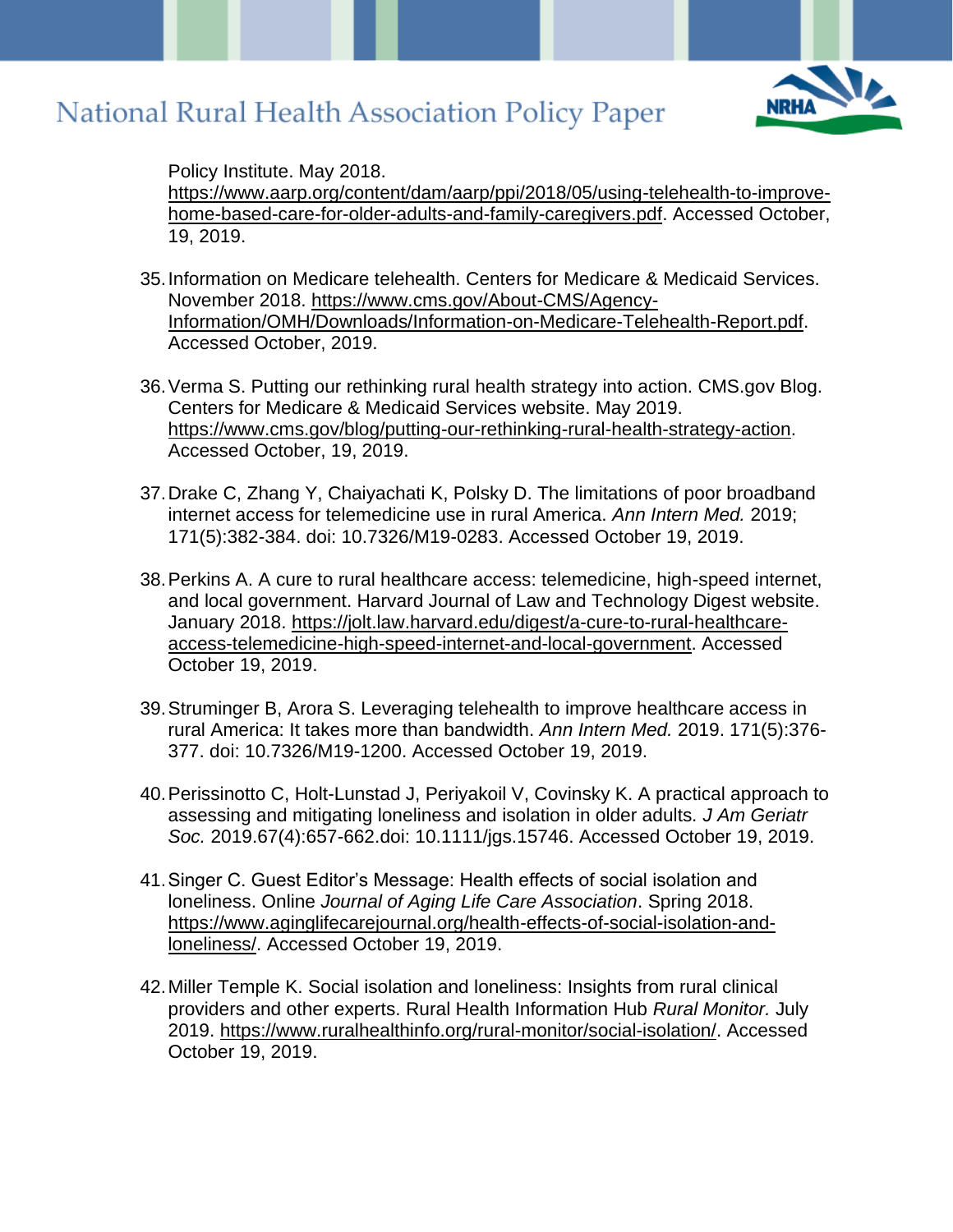

- 43.DiJulio B, Hamel L, Munana, C, Brodie M. Loneliness and social isolation in the United States, the United Kingdom, and Japan: An international survey. Henry J. Kaiser Family Foundation. August 2018. [http://files.kff.org/attachment/Report-](http://files.kff.org/attachment/Report-Loneliness-and-Social-Isolation-in-the-United-States-the-United-Kingdom-and-Japan-An-International-Survey)[Loneliness-and-Social-Isolation-in-the-United-States-the-United-Kingdom-and-](http://files.kff.org/attachment/Report-Loneliness-and-Social-Isolation-in-the-United-States-the-United-Kingdom-and-Japan-An-International-Survey)[Japan-An-International-Survey.](http://files.kff.org/attachment/Report-Loneliness-and-Social-Isolation-in-the-United-States-the-United-Kingdom-and-Japan-An-International-Survey) Accessed October 19, 2019.
- 44.Henning-Smith C, Moscovice I, Kozhimannil K. Differences in social isolation and its relationship to health by rurality. *J Rural Health*. 2019. 35(4):540-549. doi: 10.1111/jrh.12344. Accessed October 19, 2019.
- 45.Miller Temple K. The Rural-ness of Social Isoaltion: Information from recent public health research. Rural Health Information Hub *Rural Monitor.* July 2019. [https://www.ruralhealthinfo.org/rural-monitor/social-isolation-research/.](https://www.ruralhealthinfo.org/rural-monitor/social-isolation-research/) Accessed October, 19, 2019.
- 46.Policy Brief #161: Community factors and outcomes of home health care for high-risk rural Medicare beneficiaries. WWAMI Rural Health Research Center. October 2016. [http://depts.washington.edu/fammed/rhrc/wp](http://depts.washington.edu/fammed/rhrc/wp-content/uploads/sites/4/2016/11/RHRC_PB161_Mroz.pdf)[content/uploads/sites/4/2016/11/RHRC\\_PB161\\_Mroz.pdf.](http://depts.washington.edu/fammed/rhrc/wp-content/uploads/sites/4/2016/11/RHRC_PB161_Mroz.pdf) Accessed October 19, 2019.
- 47.Shaw JG, Farid M, Noel-Miller C, et al. Social isolation and Medicare spending: Among older adults, objective social isolation increases expenditures while loneliness does not. *J Aging Health*. 2017. 29(7):1119-1143. doi: 10.1177/0898264317703559. Accessed October 19, 2019.
- 48.Henning-Smith C, Ecklund A, Lahr M, Evenson A, Moscovice I, Kozhimannil K. Policy Brief: Key Informant perspectives on rural social isolation and loneliness. University of Minnesota Rural Health Research Center. October 2018. [http://rhrc.umn.edu/wp](http://rhrc.umn.edu/wp-content/files_mf/1539002382UMNpolicybriefKeyInformantPerspectivesonRuralSocialIsolationandLoneliness.pdf)[content/files\\_mf/1539002382UMNpolicybriefKeyInformantPerspectivesonRuralS](http://rhrc.umn.edu/wp-content/files_mf/1539002382UMNpolicybriefKeyInformantPerspectivesonRuralSocialIsolationandLoneliness.pdf) [ocialIsolationandLoneliness.pdf.](http://rhrc.umn.edu/wp-content/files_mf/1539002382UMNpolicybriefKeyInformantPerspectivesonRuralSocialIsolationandLoneliness.pdf) Accessed October 19, 2019.
- 49.The health and medical dimensions of social isolation and loneliness in older adults. National Academies of Sciences Engineering Medicine consensus study. In progress. [http://nationalacademies.org/hmd/Activities/PublicHealth/IsolationandLonelinessi](http://nationalacademies.org/hmd/Activities/PublicHealth/IsolationandLonelinessinOlderAdults.aspx) [nOlderAdults.aspx.](http://nationalacademies.org/hmd/Activities/PublicHealth/IsolationandLonelinessinOlderAdults.aspx) Accessed October 19, 2019.
- 50.Elderly Nutrition 101: Ten foods to keep you healthy. National Council for Aging Care. [https://www.aging.com/elderly-nutrition-101-10-foods-to-keep-you-healthy/.](https://www.aging.com/elderly-nutrition-101-10-foods-to-keep-you-healthy/) Accessed October 28, 2019.